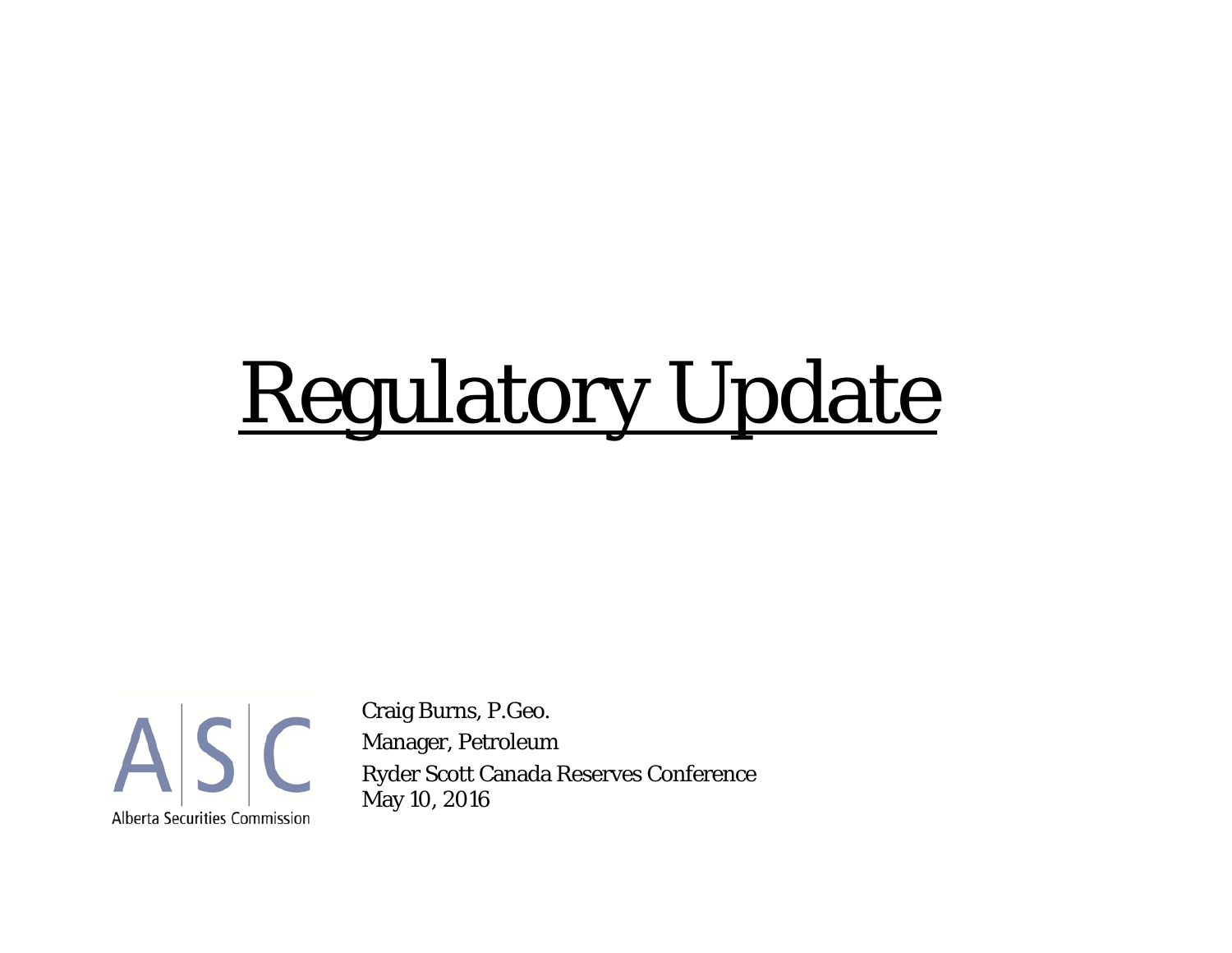# **Agenda**



- 1. Introduction
- 2. Oil and Gas Regulatory Framework
- 3. Discussion
- 4. Questions and Comments
- 5. Contact Information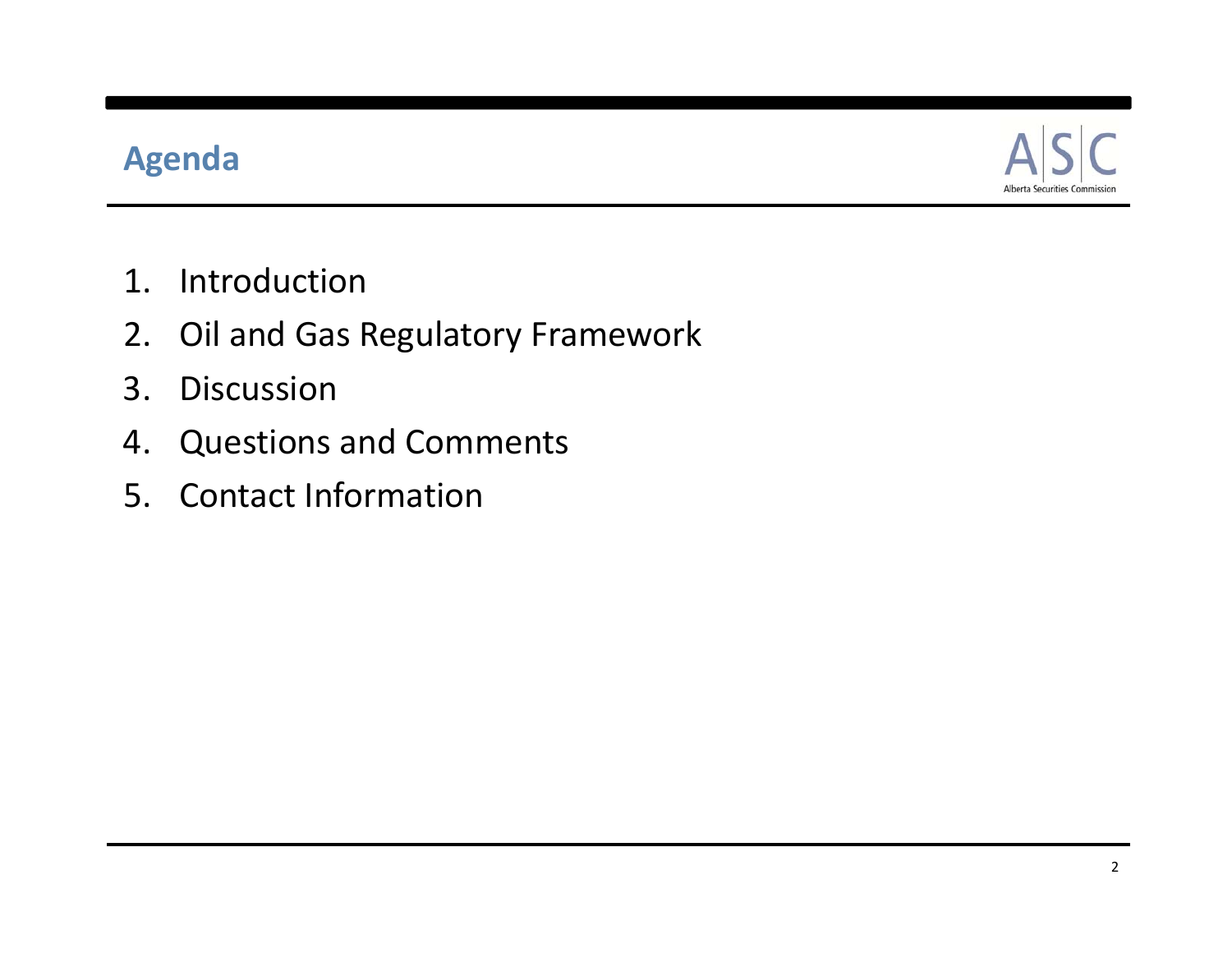#### **Agenda**



#### **1. Introduction**

- **a. Alberta Securities Commission**
- **b. Petroleum**
- **c. Recent Activities**
- **d. Current Activities**
- 2. Oil and Gas Regulatory Framework
- 3. Discussion
- 4. Questions and Comments
- 5. Contact Information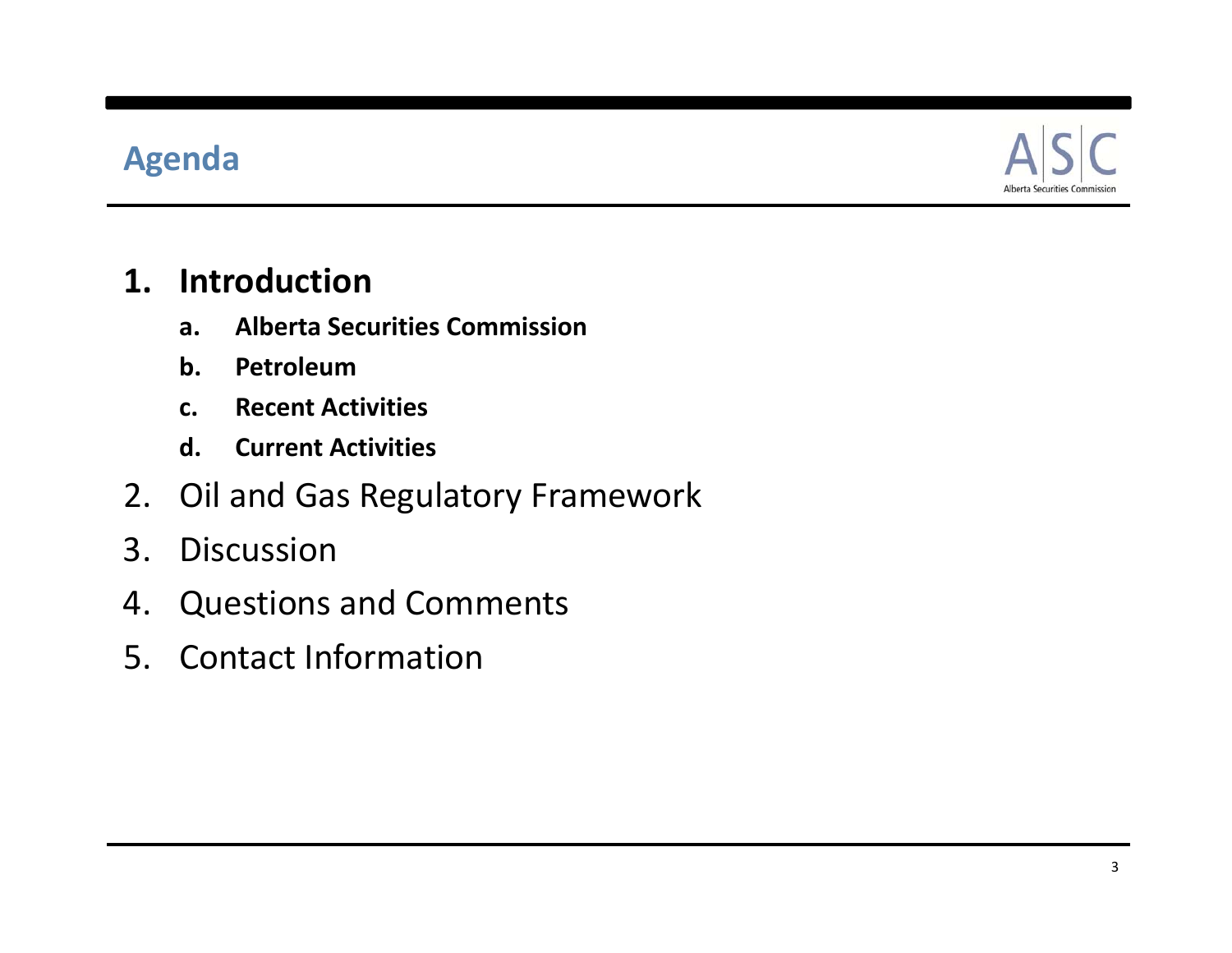# **IntroductionAlberta Securities Commission**



- $\blacksquare$  Alberta Securities Commission (ASC)
	- П Responsible for administering Alberta's securities laws
	- П ■ Entrusted to foster a fair and efficient capital market and to protect investors
	- $\blacksquare$  Encourages effective and compliant disclosure, based upon the provision of balanced, authentic, relevant and reliable information
- $\blacksquare$  Member of the Canadian Securities Administrators (CSA)
	- **IF Improve, coordinate and harmonize regulation**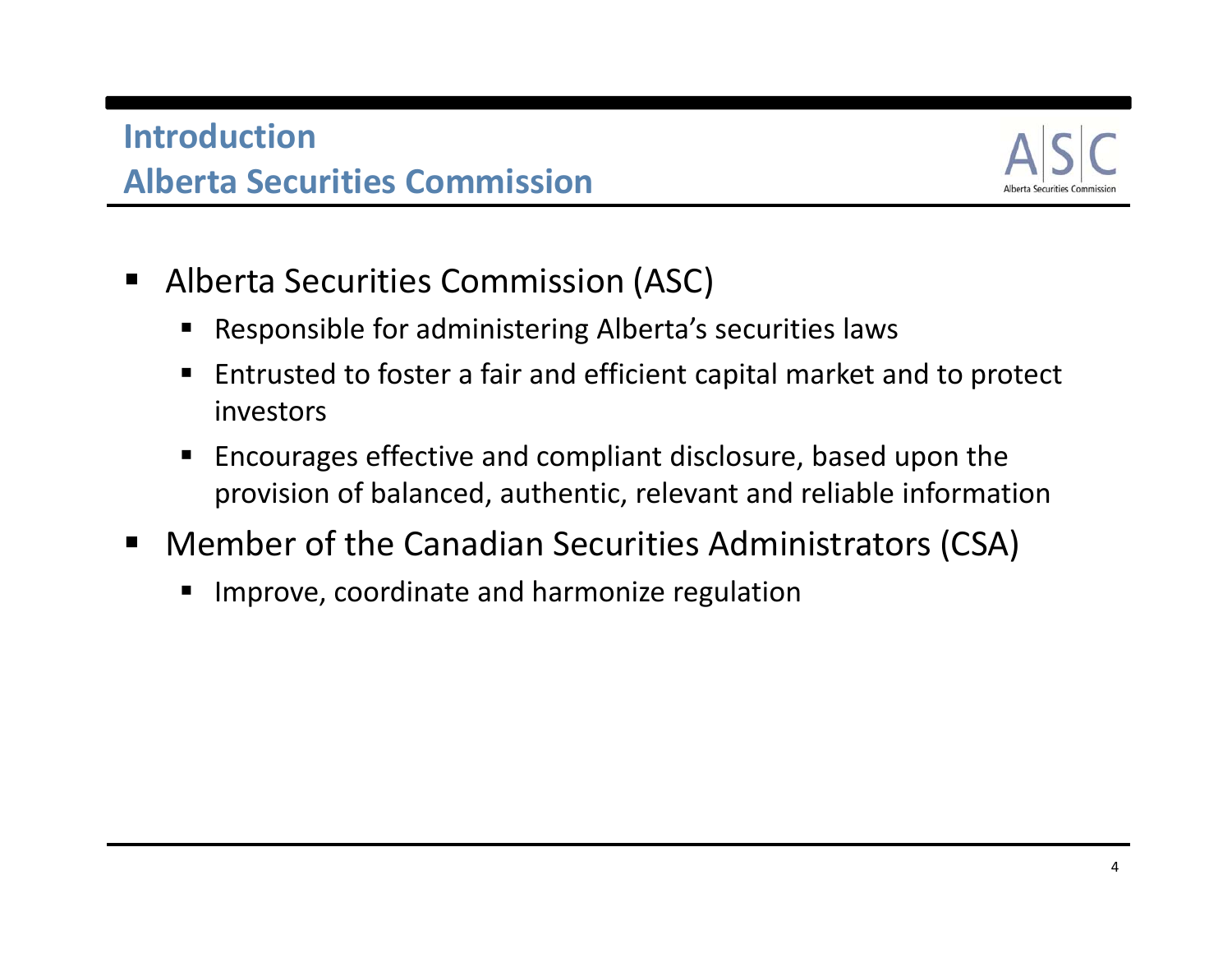# **Introduction Petroleum**



- $\blacksquare$ Corporate Finance Division
- $\begin{array}{c} \hline \end{array}$ **Priorities** 
	- $\blacksquare$ **•** Review disclosure for compliance with securities legislation
	- $\blacksquare$ Develop and maintain securities legislation and technical guidance
	- Communicate in <sup>a</sup> responsive manner with capital market participants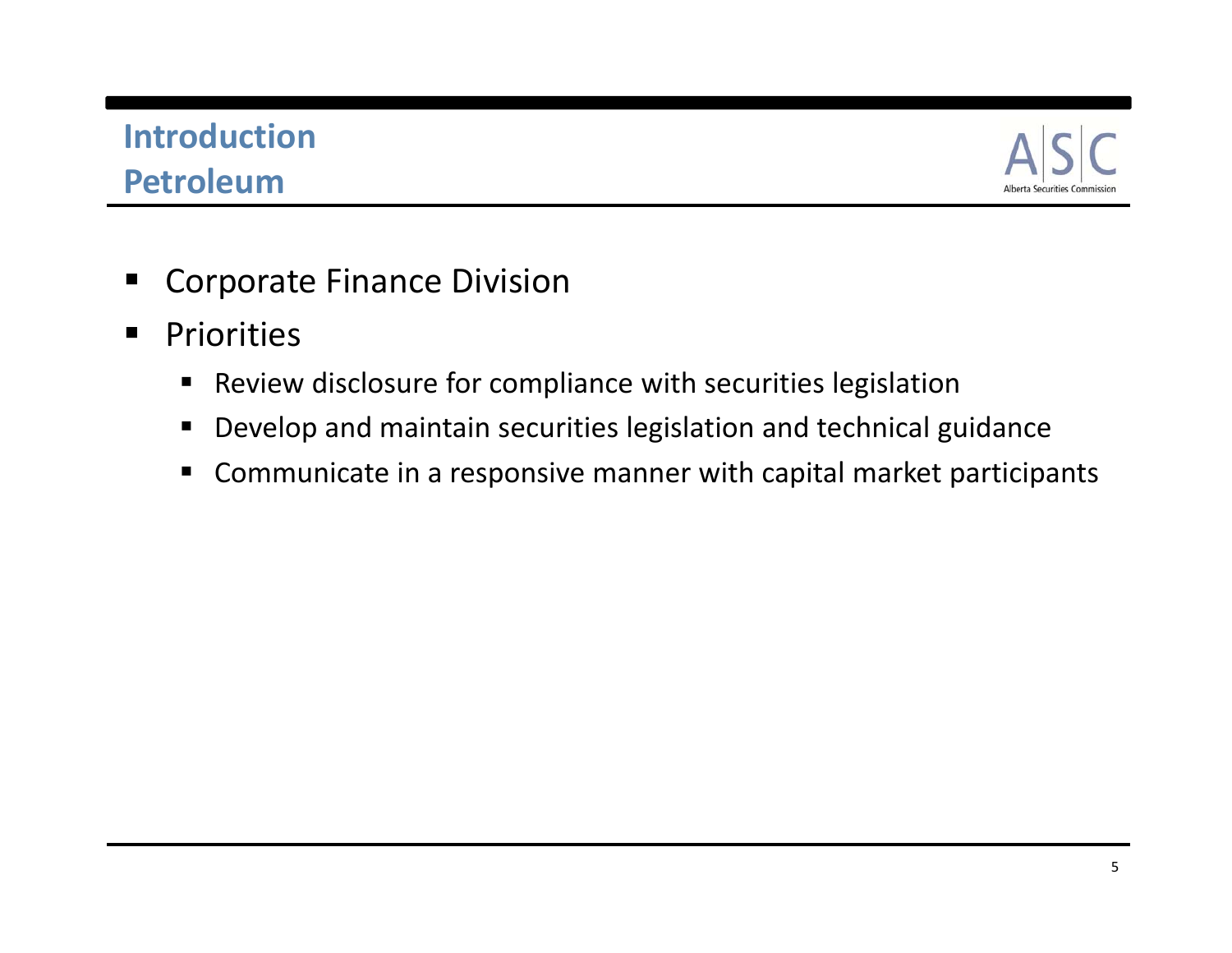# **Introduction Staffing**



Craig Burns, P.Geo. Manager, Petroleum

Floyd Williams, P.Eng. Senior Petroleum Evaluation Engineer

Timothy Kravinchuk, P.Eng. Senior Petroleum Evaluation Engineer

Lynddy Garrido, P.Eng. Petroleum Evaluation Engineer

Richard Bush, C.E.T. Petroleum Analyst



Staff in our modern office.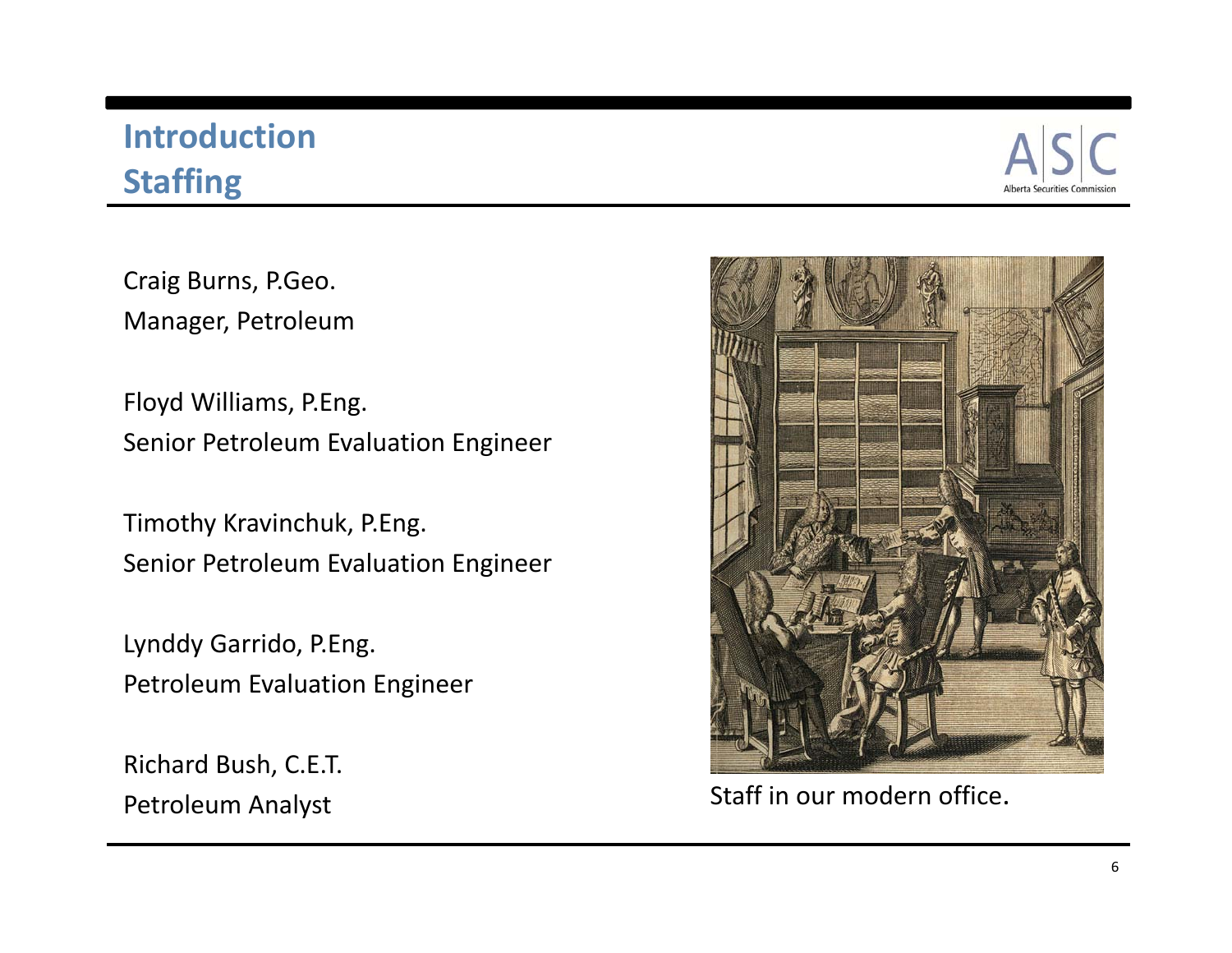#### **IntroductionRecent Activities**



- $\blacksquare$  Published
	- CSA Staff Notice 51‐345 *Disclosure of Abandonment and Reclamation Costs in National Instrument 51‐101 Standards of Disclosure for Oil and Gas Activities and Related Forms* (CSA Staff Notice 51‐345)
		- **November 2015**
	- 2015 Oil and Gas Review Report
		- **December 2015**
- $\blacksquare$ **•** Hosted
	- NI 51-101 Oil and Gas Review Information Session; seminar and webinar
		- **February 2016**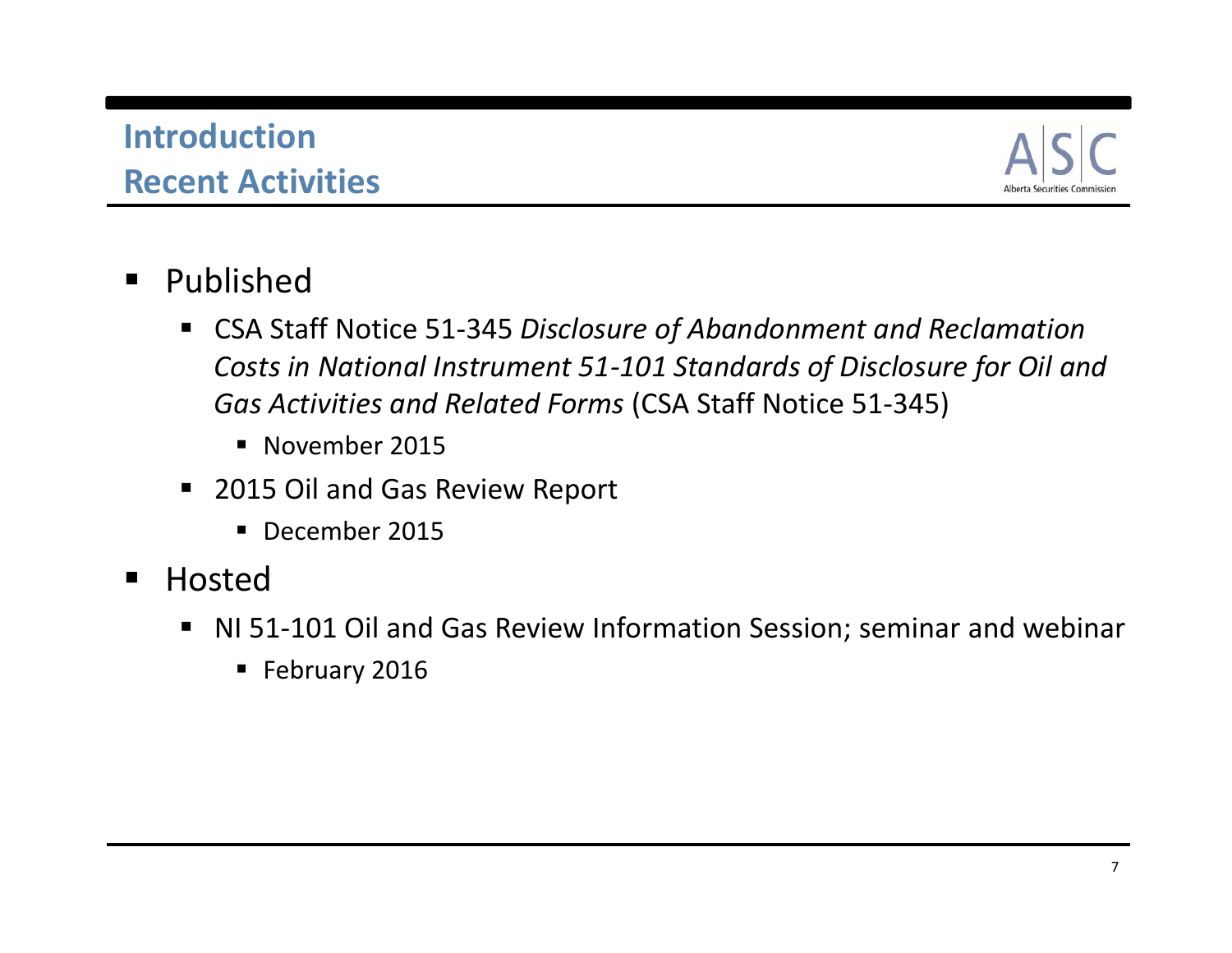# **IntroductionCurrent Activities**



#### $\blacksquare$ Preparing

- **Internal assessments** 
	- Amendments to National Instrument 51-101 *Standards of Disclosure for Oil and Gas Activities* (NI 51‐101), related forms and the Companion Policy 51‐ 101CP (CP) (Amendments)
	- Canadian Oil and Gas Evaluation Handbook (COGE Handbook) update
- $\blacksquare$  Participating
	- SPE/IAEE Hydrocarbon Economics and Evaluation Symposium
		- May 18, 2016
	- SPEE Annual Meeting
		- June 6, 2016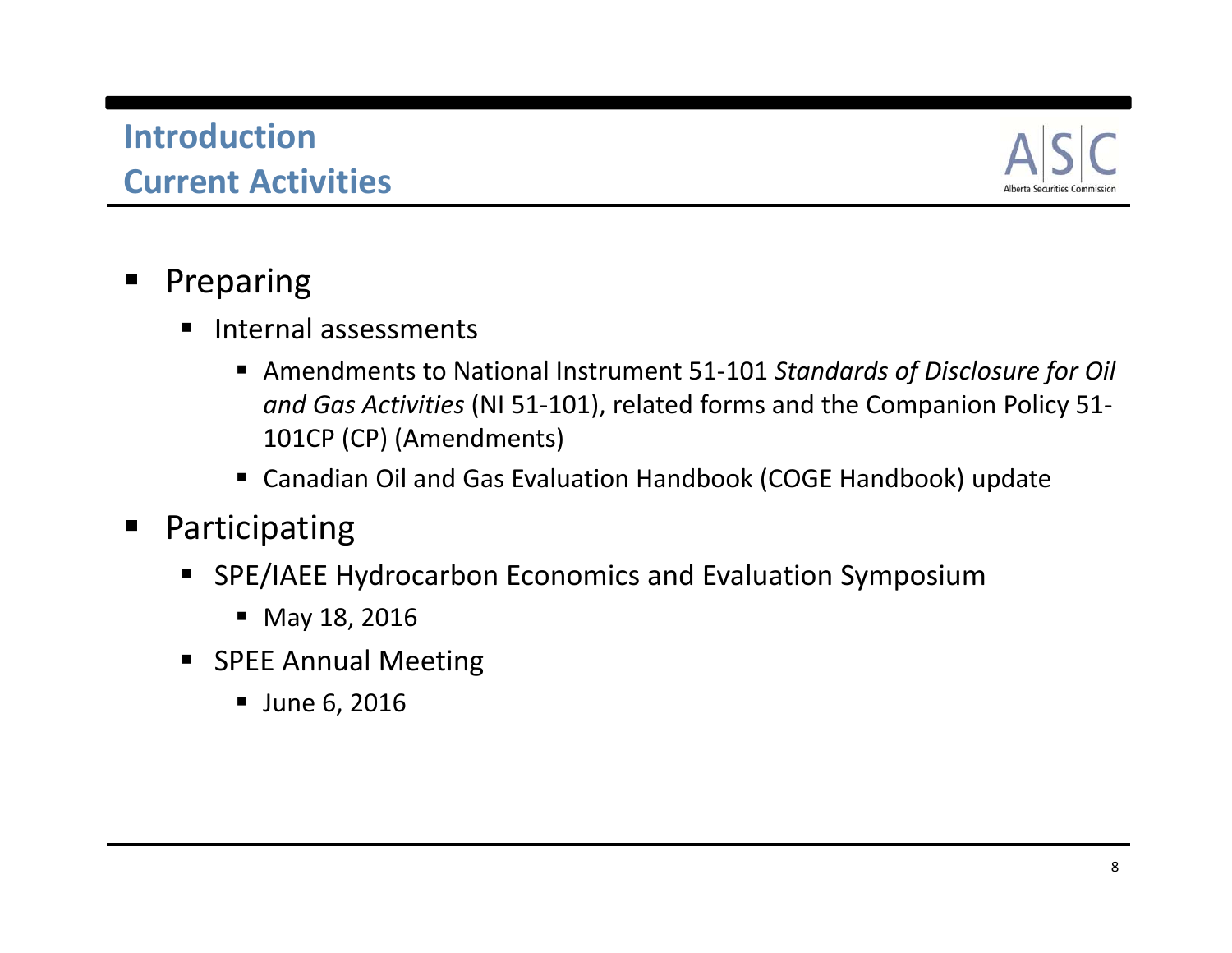#### **Agenda**



1. Introduction

# **2. Oil and Gas Regulatory Framework**

- **a. Introduction**
- **b. Legislation**
- **c. Guidance**
- 3. Discussion
- 4. Questions and Comments
- 5. Contact Information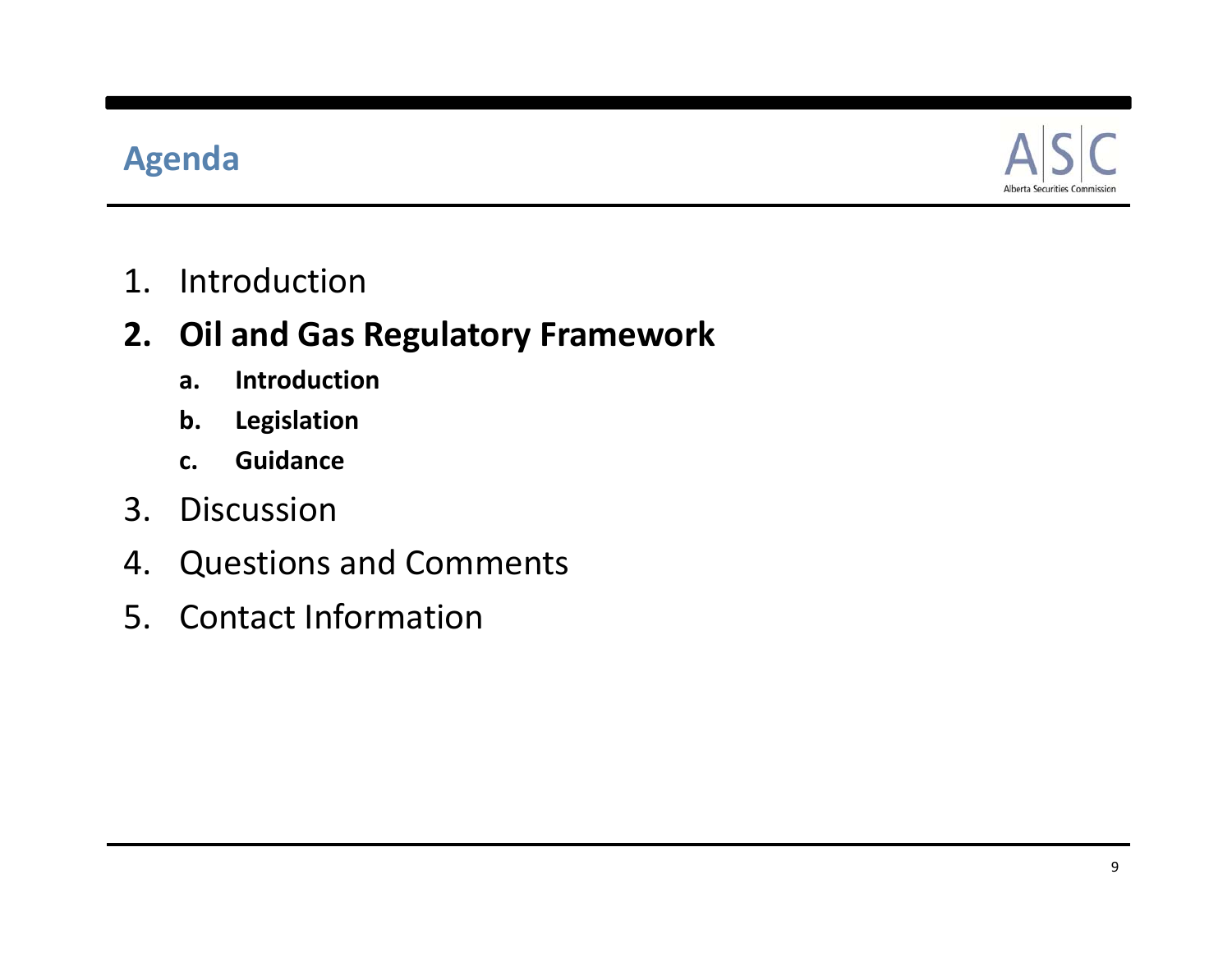# **Oil and Gas Regulatory Framework Introduction**



- $\blacksquare$  Reporting issuers (RIs) and their professional service providers responsible for disclosure
- **Should be mindful of** 
	- Securities legislation; designed for provision of timely, useful and reliable information
	- Requirements, restrictions and standards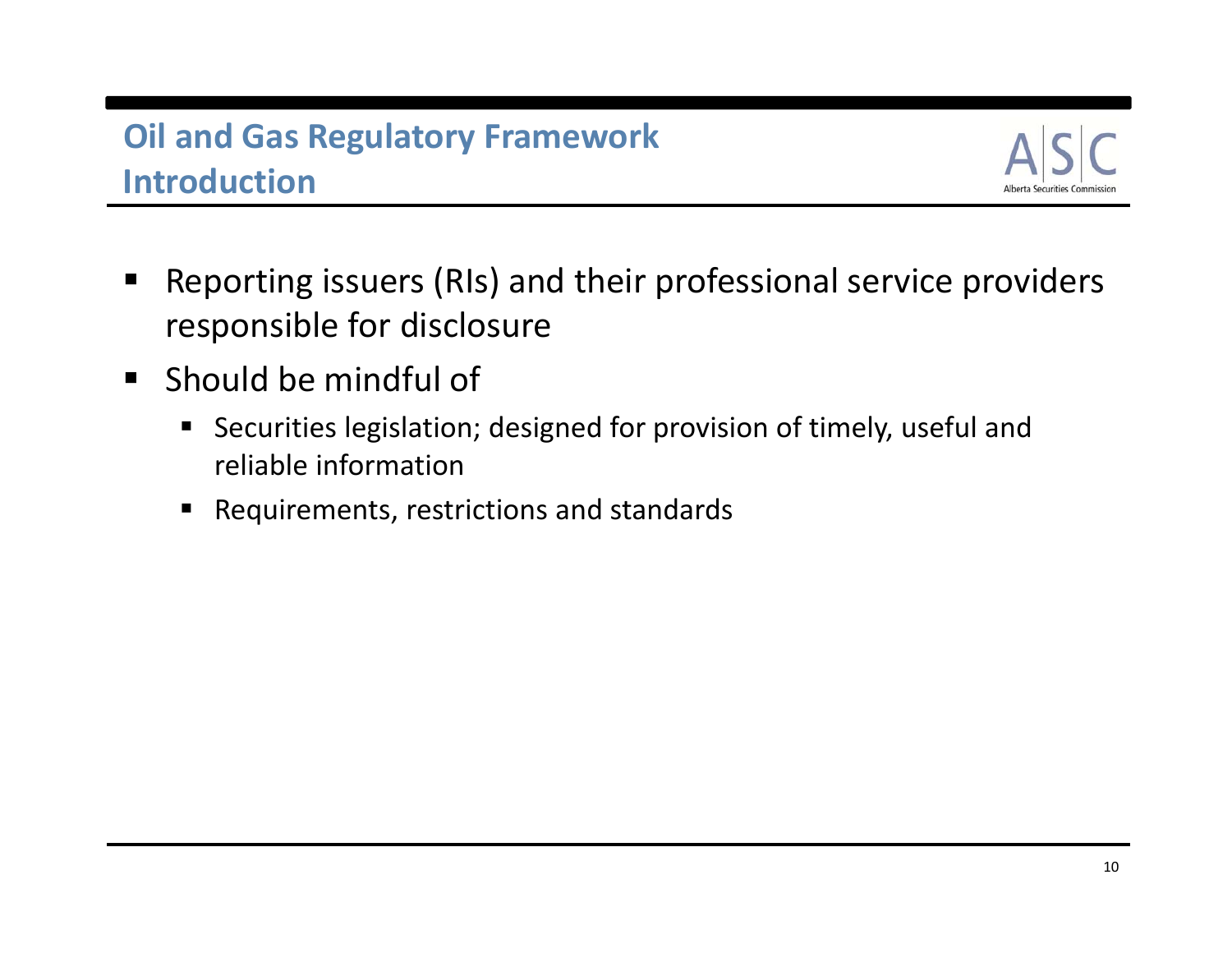

- $\blacksquare$  General securities legislation, including *Securities Act* (Alberta)
	- Section 92(4.1) prohibits misleading statements
		- **Specifically prohibits misleading by omission**
- $\blacksquare$  NI 51‐101
	- $\blacksquare$ ■ Enacted September 2003
	- П ■ Recent amendments effective July 1, 2015
	- $\blacksquare$  General disclosure standards and specific annual disclosure requirements for RIs engaged in **oil and gas activities**
		- **New** definition in section 1.1 of NI 51-101; broad

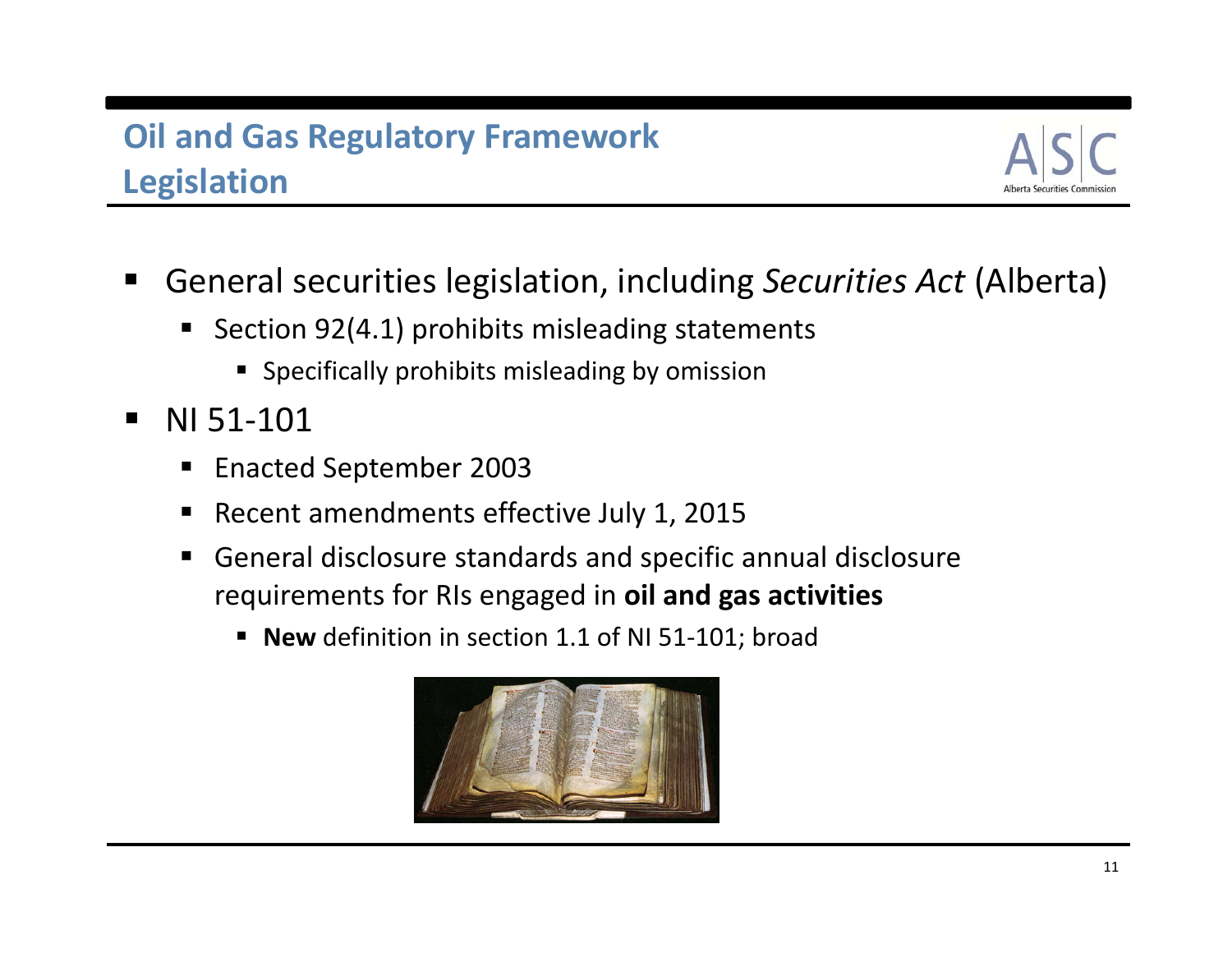

- Five related forms for filing on SEDAR
	- 51‐101F1 *Statement of Reserves Data and Other Oil and Gas Information1* (F1)
		- **New content with Amendments**
	- 51‐101F2 *Report on [Reserves Data][,] [Contingent Resources Data] [and] [Prospective Resources Data] by Independent Qualified Reserves Evaluator or Auditor1* (F2)
		- **New content and title**
		- Signing represents that in all material respects, data determined and in accordance with the COGE Handbook

<sup>1</sup>See section 2.1 of NI 51-101; file with securities regulatory authority not later than the date required by securities legislation to file audited financial statements for the most recent financial year then ended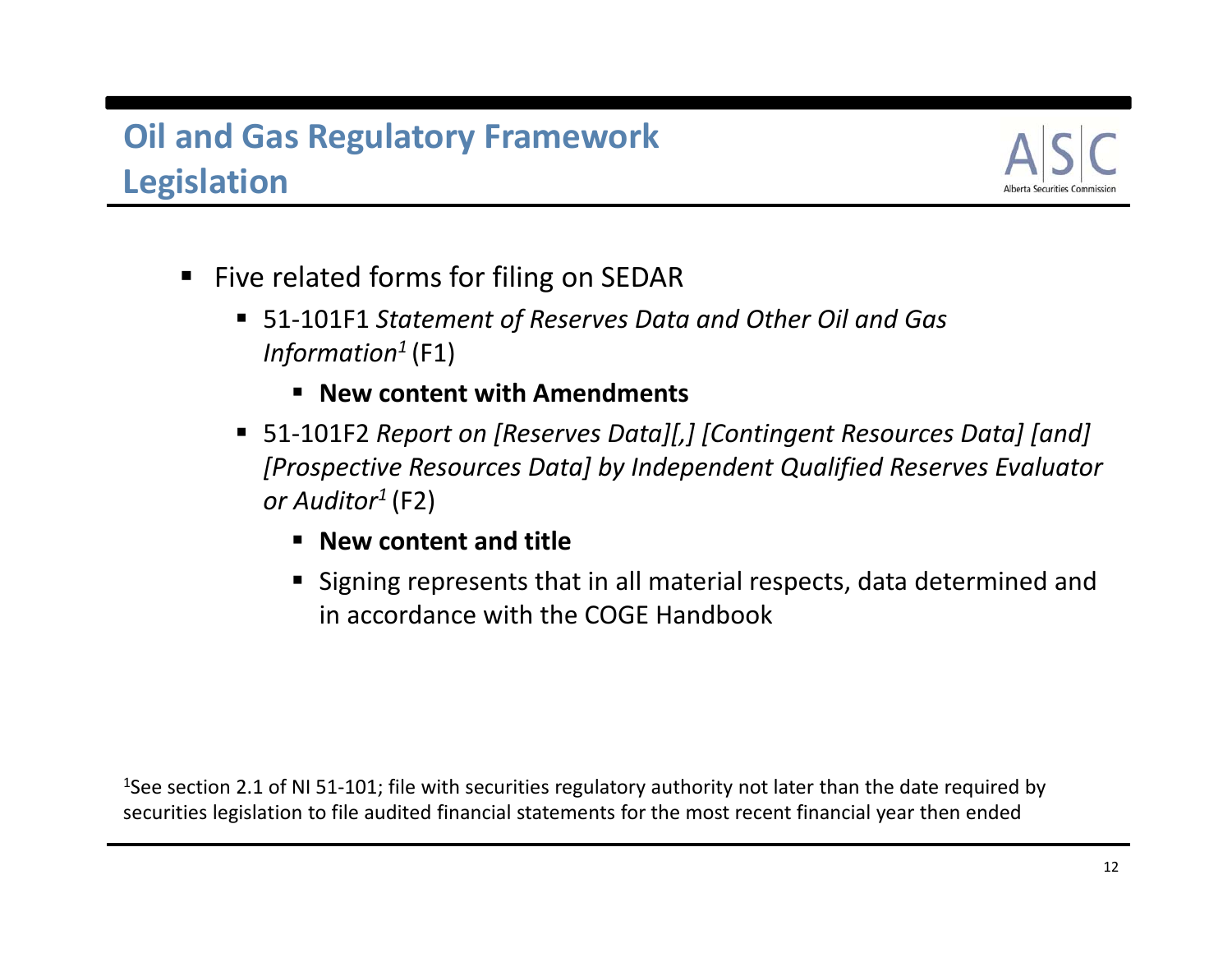

- 51‐101F3 *Report of Management and Directors on Oil and Gas Disclosure1* (F3)
	- **E** New content
	- **Two alternatives** 
		- A: Reserves Data to Report or Contingent Resources Data or Prospective Resources Data to Report
		- B: No Reserves to Report and No Resources Other than Reserves to Report
	- Signing represents approval of F1, F2 and F3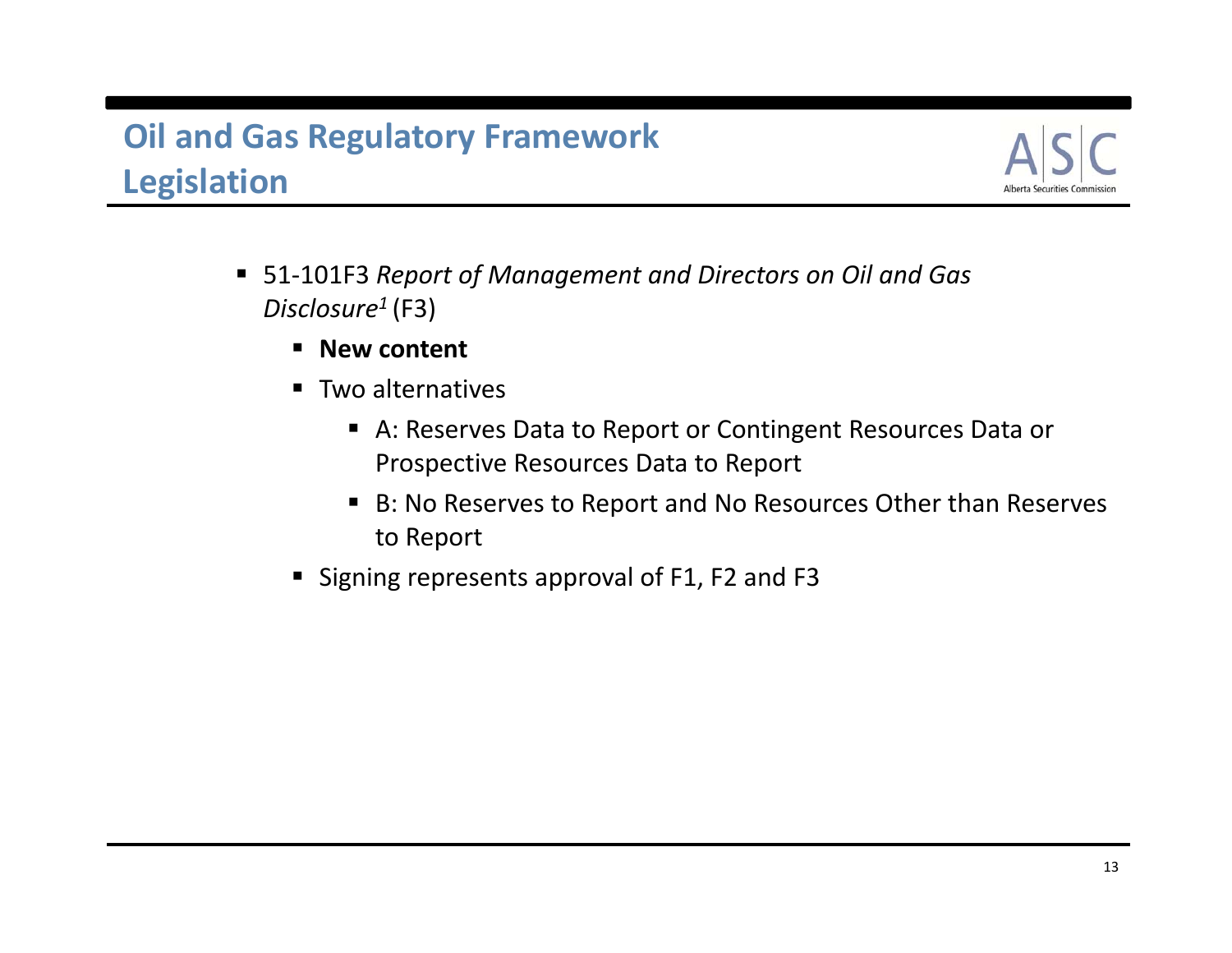

- 51‐101F4 *Notice of Filing of 51‐101F1 Information*
	- **Unchanged**
	- For RIs that file the reports required under section 2.1 of NI 51-101 in their annual information form
- 51‐101F5 *Notice of Ceasing to Engage in Oil and Gas Activities*
	- **New form**
	- File within 10 days per new section 6.2 of NI 51-101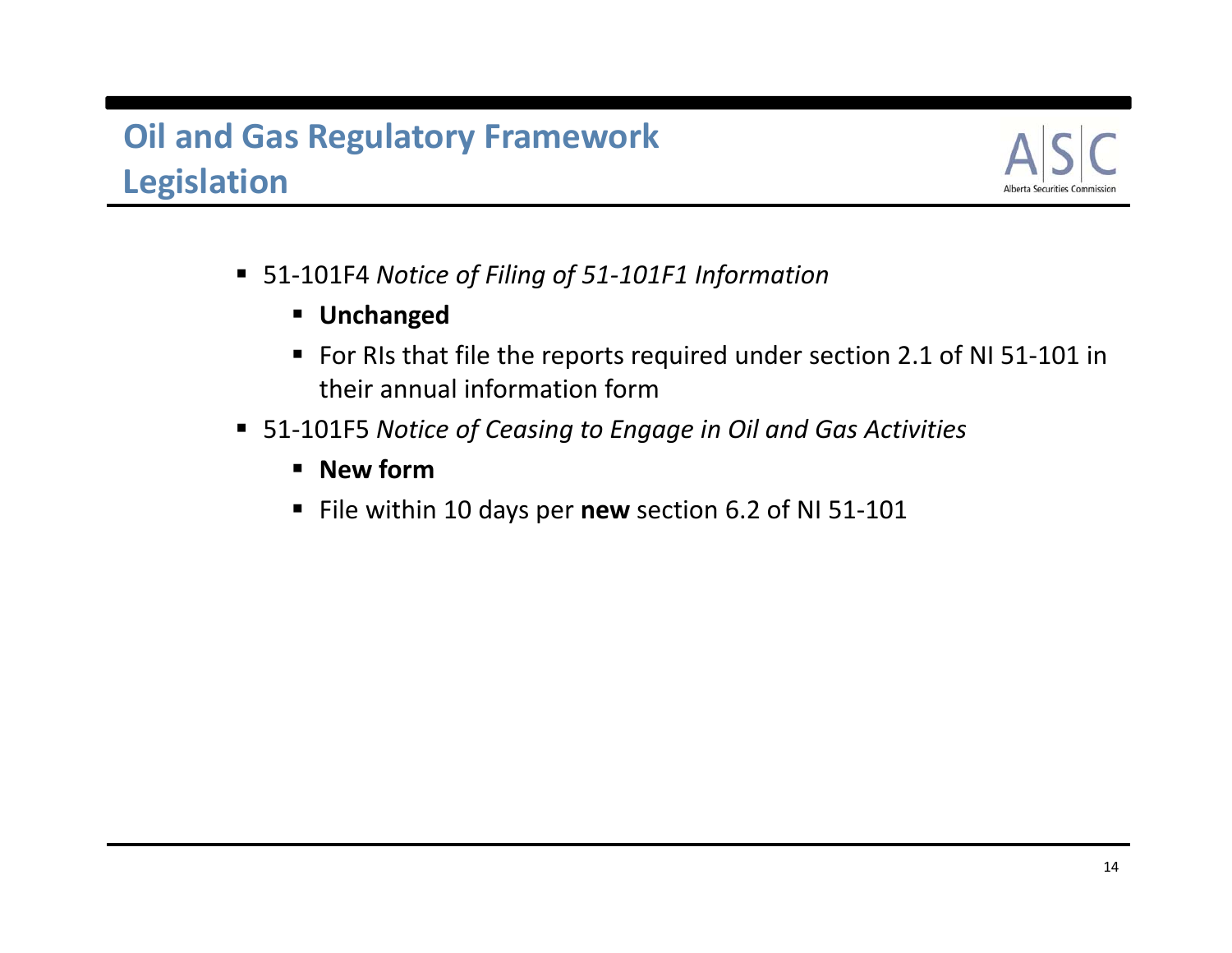# **Oil and Gas Regulatory Framework Guidance**



- $\blacksquare$  CP
	- CSA's views on interpretation and application of NI 51-101 and forms
- **Staff notices including** 
	- CSA Staff Notice 51-324 Revised Glossary to NI 51-101 (CSA Staff Notice 51‐324)
	- CSA Staff Notice 51‐327 *Revised Guidance on Oil and Gas Disclosure* (CSA Staff Notice 51‐327)
	- CSA Staff Notice 51-345 **(New)**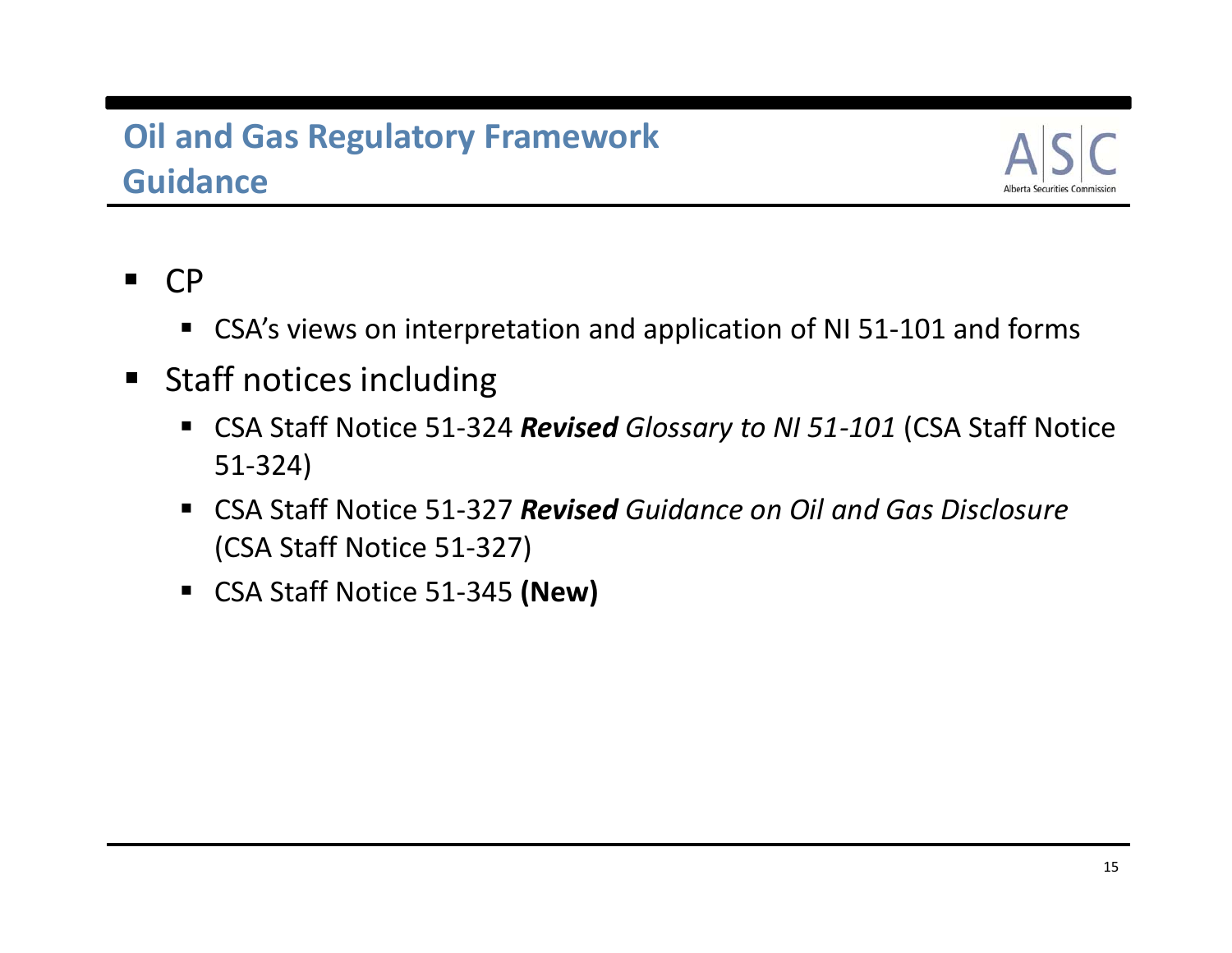# **Oil and Gas Regulatory Framework Guidance**



- $\blacksquare$ ■ COGE Handbook
	- NI 51-101 technical standard
		- Referenced as such
			- Sections 5.3, 5.9(2)(b) and 5.10(1)(c) of NI 51-101
			- $F2$
	- Maintained by SPEE (Calgary Chapter)
	- **Initially published 2002**
	- Amended from time to time, per section 1.1 of NI 51-101
		- **Effective on publishing**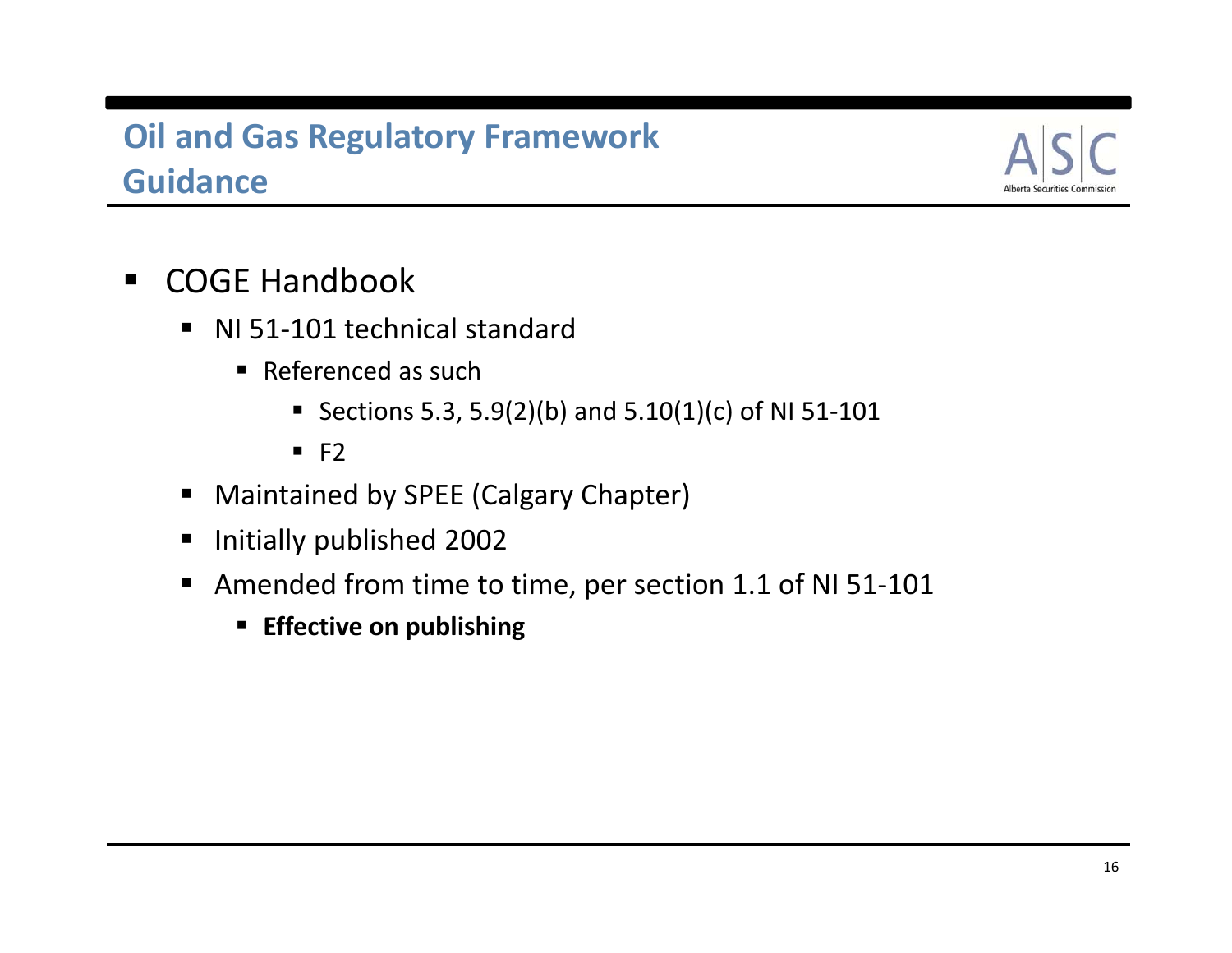# **Oil and Gas Regulatory Framework Guidance**



- Recent amendments
	- Detailed guidelines for estimation and classification of bitumen resources (Bitumen Guidelines)
		- Published April 2014
	- Guidelines for estimation and classification of resources other than reserves (ROTR Guidelines)
		- Published July 2014
- Current amendments
	- **Subcommittees struck**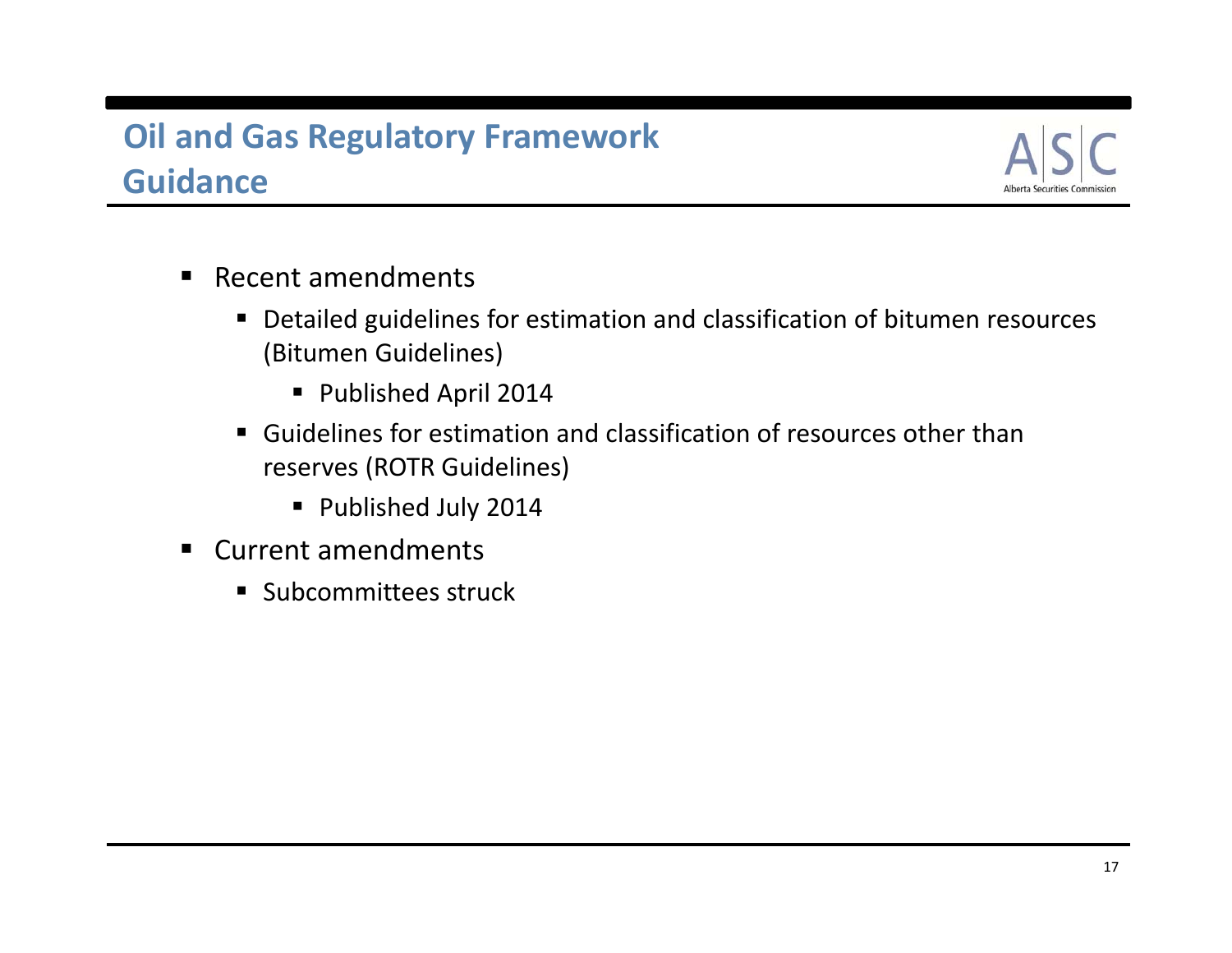# **Agenda**



- 1. Introduction
- 2. Oil and Gas Regulatory Framework

#### **3. Discussion**

- **a. Amendments to NI 51‐101 – Implementation Review**
- b. CSA Staff Notice 51‐345
- c. Disclosure Commentary
- 4. Questions and Comments
- 5. Contact Information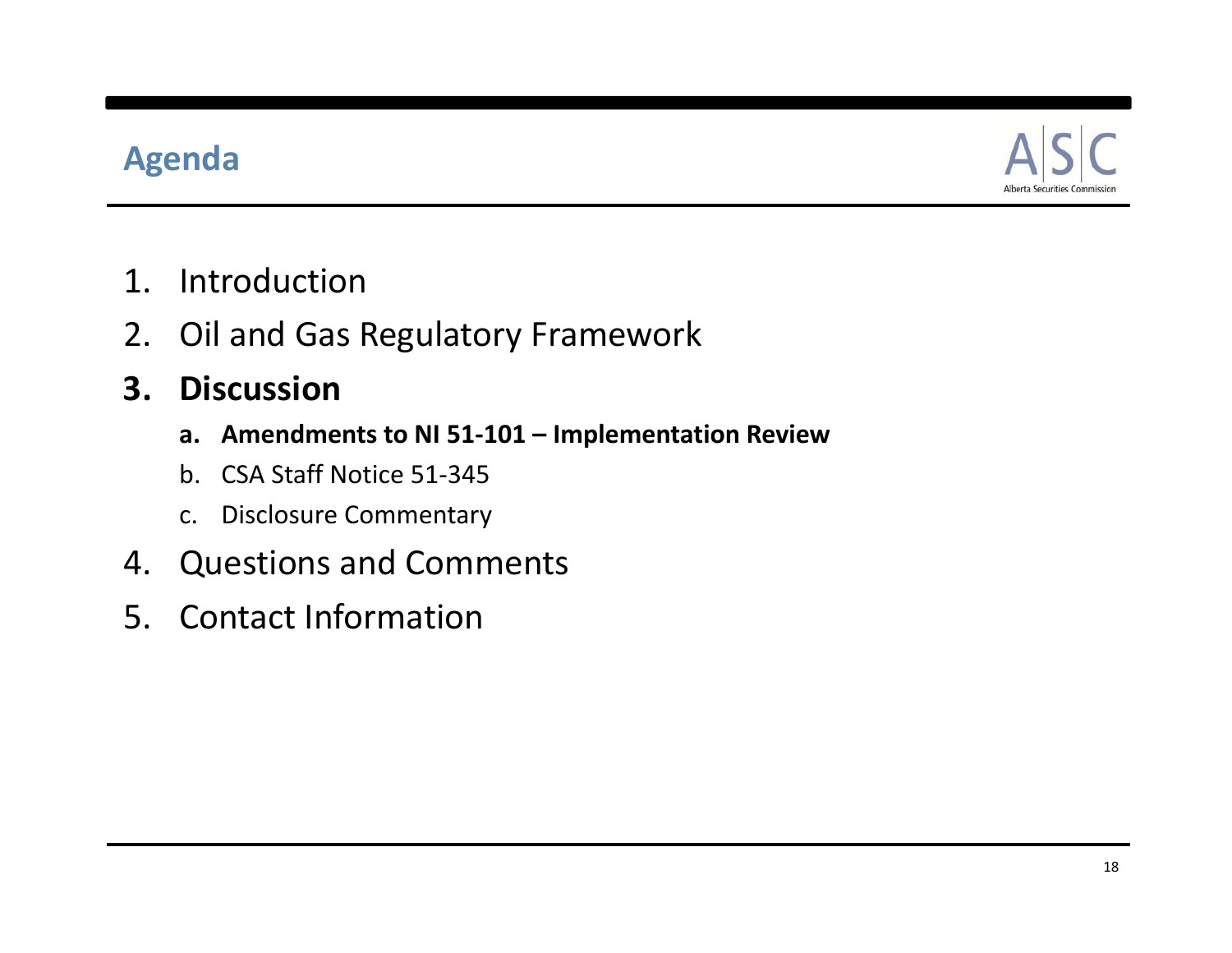**Amendments – Implementation Review – Introduction**

- $\blacksquare$ Amendments effective July 1, 2015
- $\blacksquare$ **Compliance** 
	- Generally adequate; <sup>a</sup> few trouble spots
- $\blacksquare$ **Notable observations** 
	- Abandonment and reclamation costs (ARC)
	- $\blacksquare$ ■ Resources other than reserves (ROTR)
	- $\blacksquare$ Product types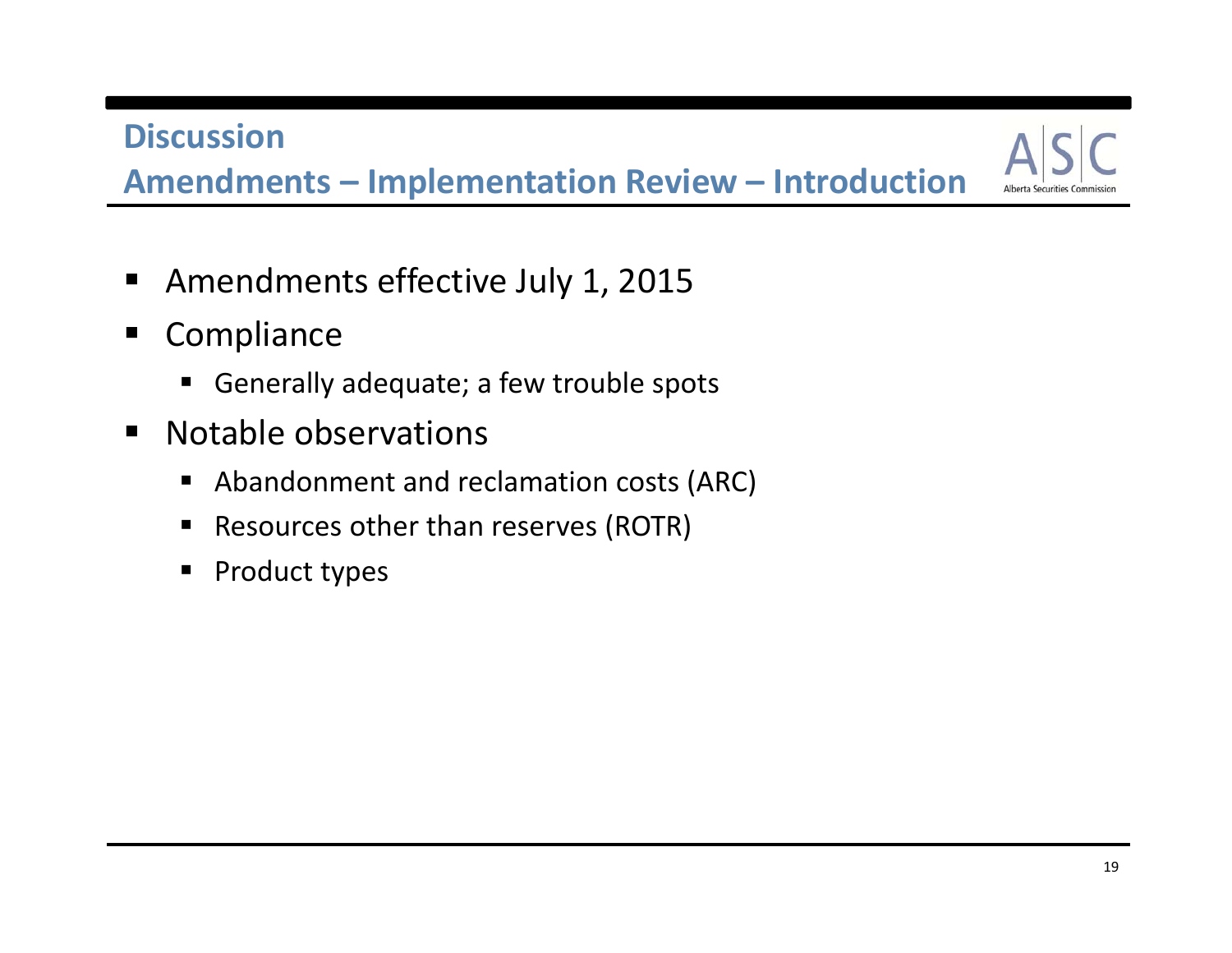**Amendments – Implementation Review – ARC**



- $\blacksquare$  Changes include
	- ARC definition added to section 1.1 of NI 51-101
		- **New** defined term

Abandonment and reclamation costs

All costs associated with the process of restoring a *reporting issuer's* property that has been disturbed by oil and gas activities to a standard imposed by applicable government or regulatory authorities.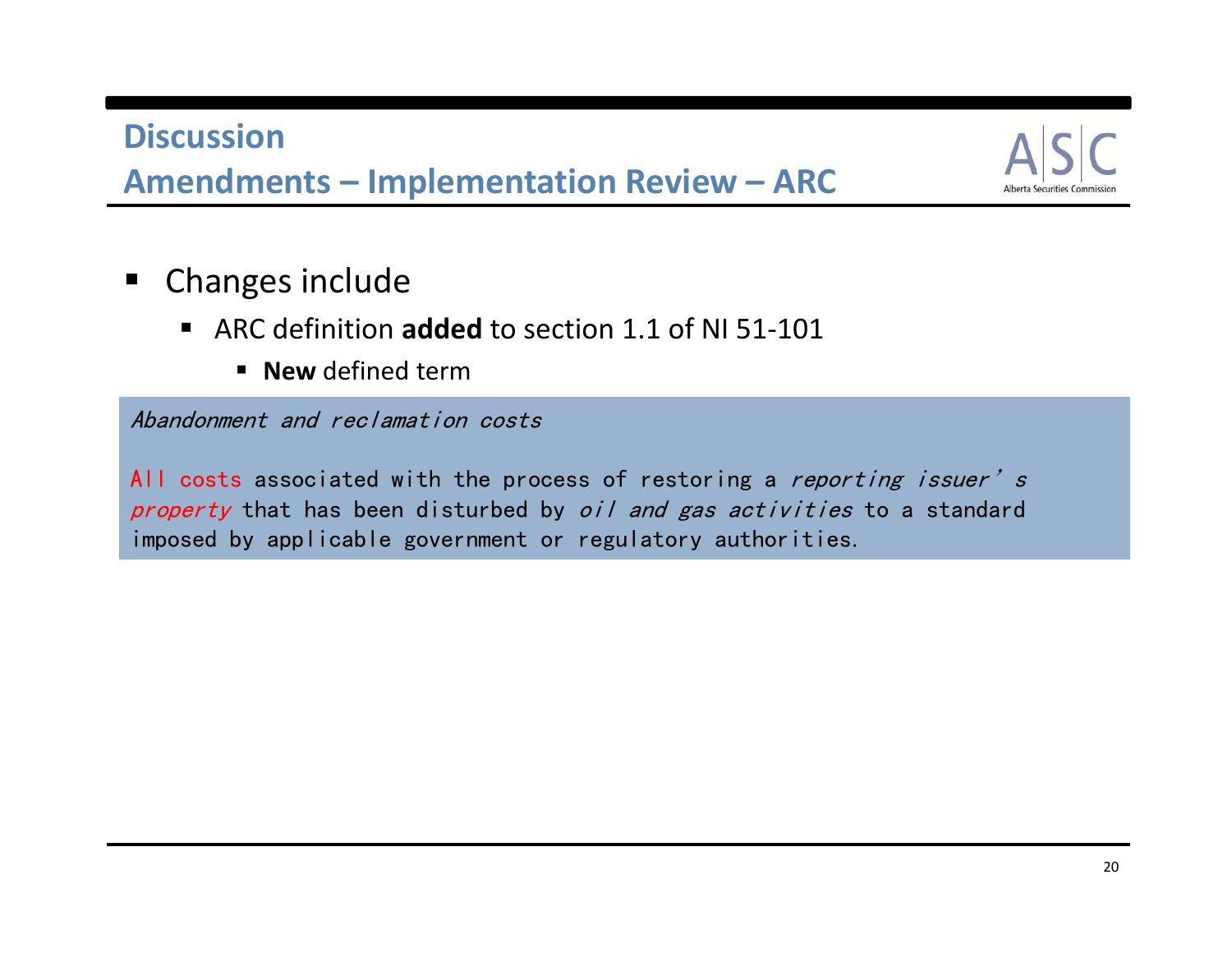#### **DiscussionAmendments – Implementation Review – ARC**



- **New** future net revenue (FNR) definition added to section 1.1 of NI 51-101
	- Previously defined in CSA Staff Notice 51-324

Future net revenue

A forecast of revenue, estimated using *forecast prices and costs* or constant prices and costs, arising from the anticipated development and *production* of resources, net of the associated royalties, operating costs, development costs, and abandonment and reclamation costs.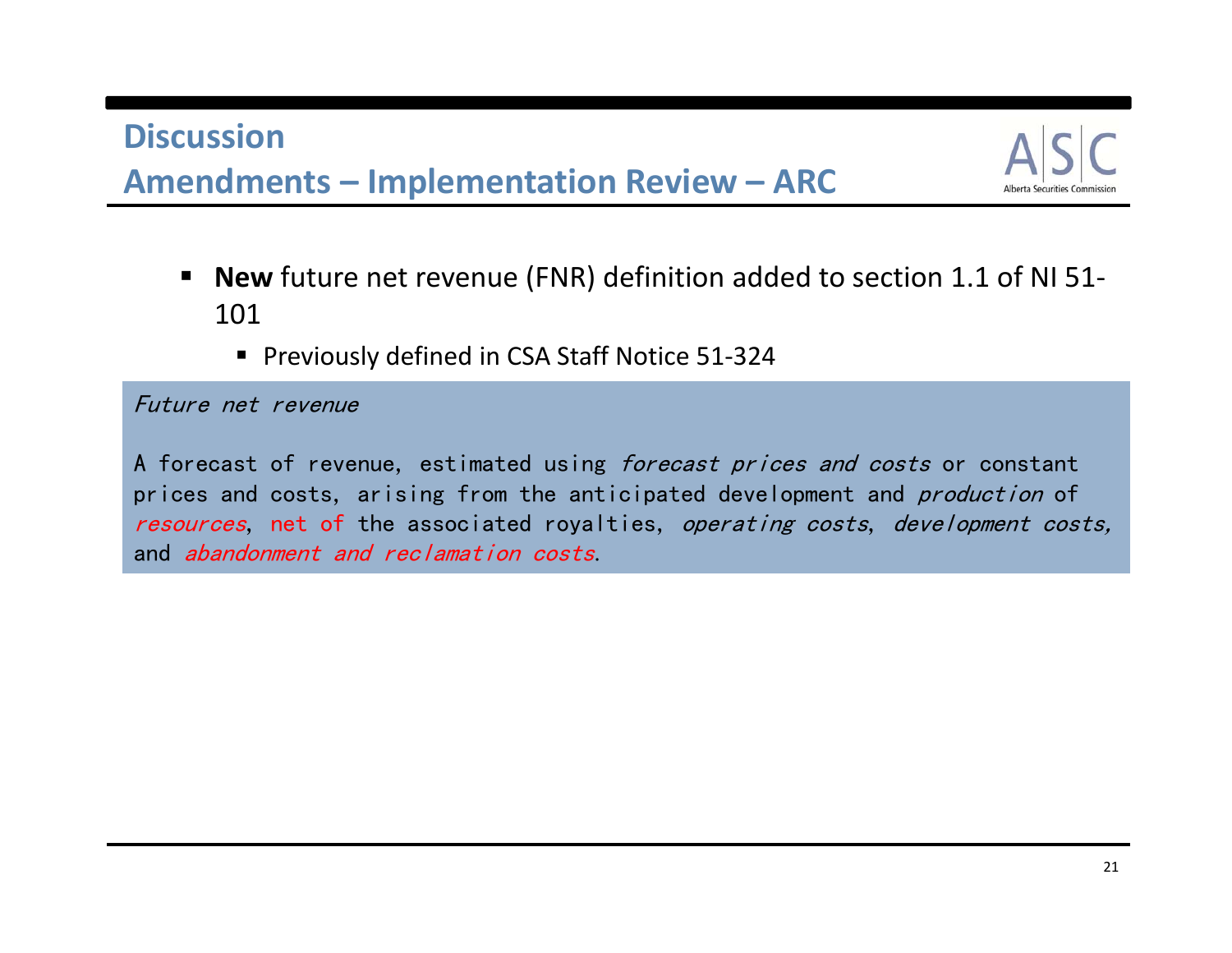

- $\blacksquare$ If Items 5.2 and 6.2.1 of the F1
	- **IDENTIFY and discuss significant economic factors or uncertainties affecting** components of reserves data and properties with no attributed reserves, respectively
		- **IDED Includes ARC per new Instruction (1)**
		- Consider wells, leases, facilities, pipelines, etc.
- **New** Part 7 of the F1
	- Disclose FNR for subclass development pending contingent resources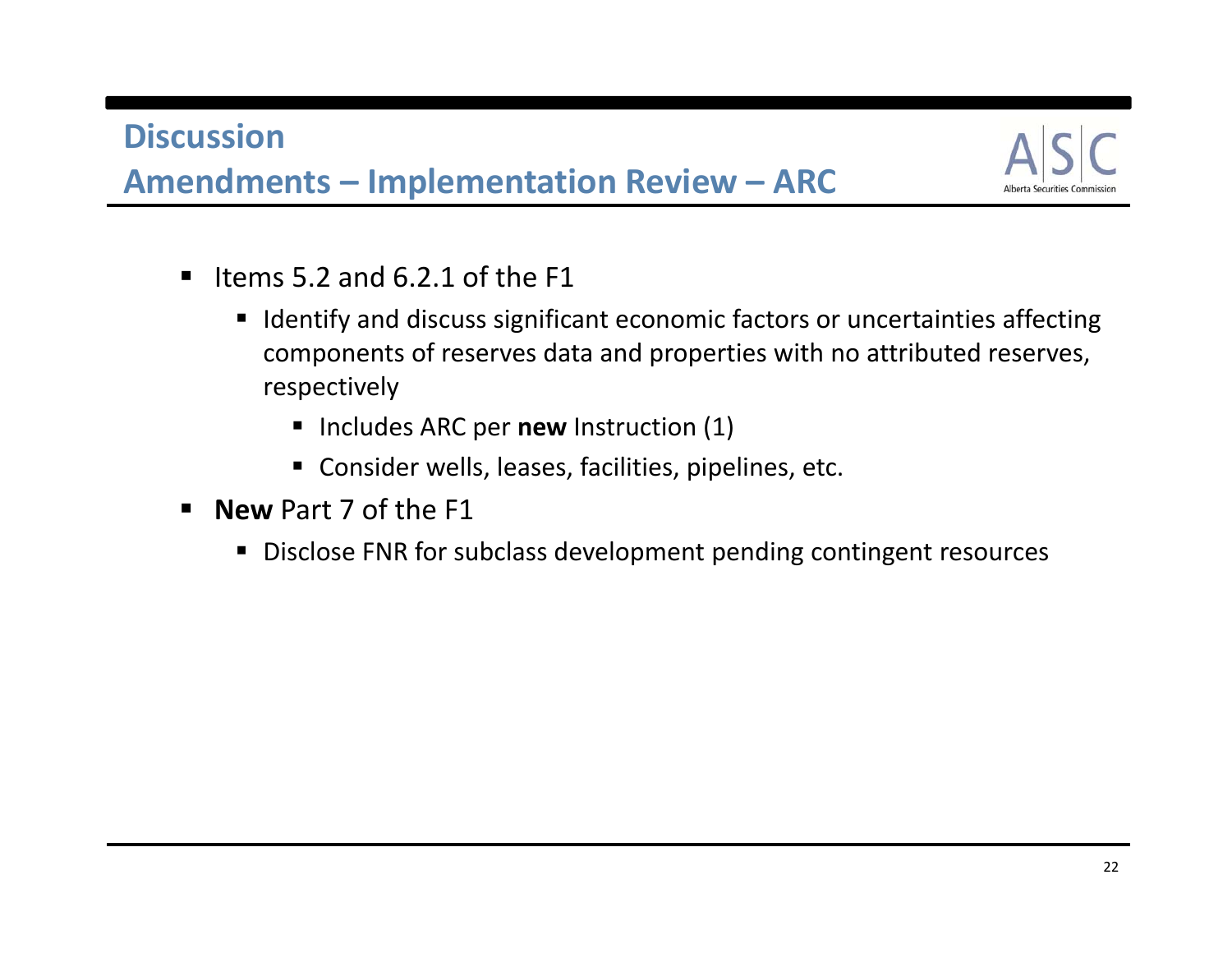#### **DiscussionAmendments – Implementation Review – ARC**



- $\blacksquare$  **Unchanged** ARC and FNR disclosure requirements
	- $\blacksquare$  Item 2.1(2) of the F1
		- Disclose FNR (by definition, net of ARC) by country, in aggregate and by product type, per reserves categories in Item 2.1(1)
			- **Proved developed producing reserves**
			- Proved developed non-producing reserves
			- **Proved undeveloped reserves**
			- **Proved reserves (in total)**
			- **Probable reserves (in total)**
			- **Proved plus probable reserves (in total)**
			- **If possible reserves disclosed** 
				- Possible reserves (in total)
				- Proved plus probable plus possible reserves (in total)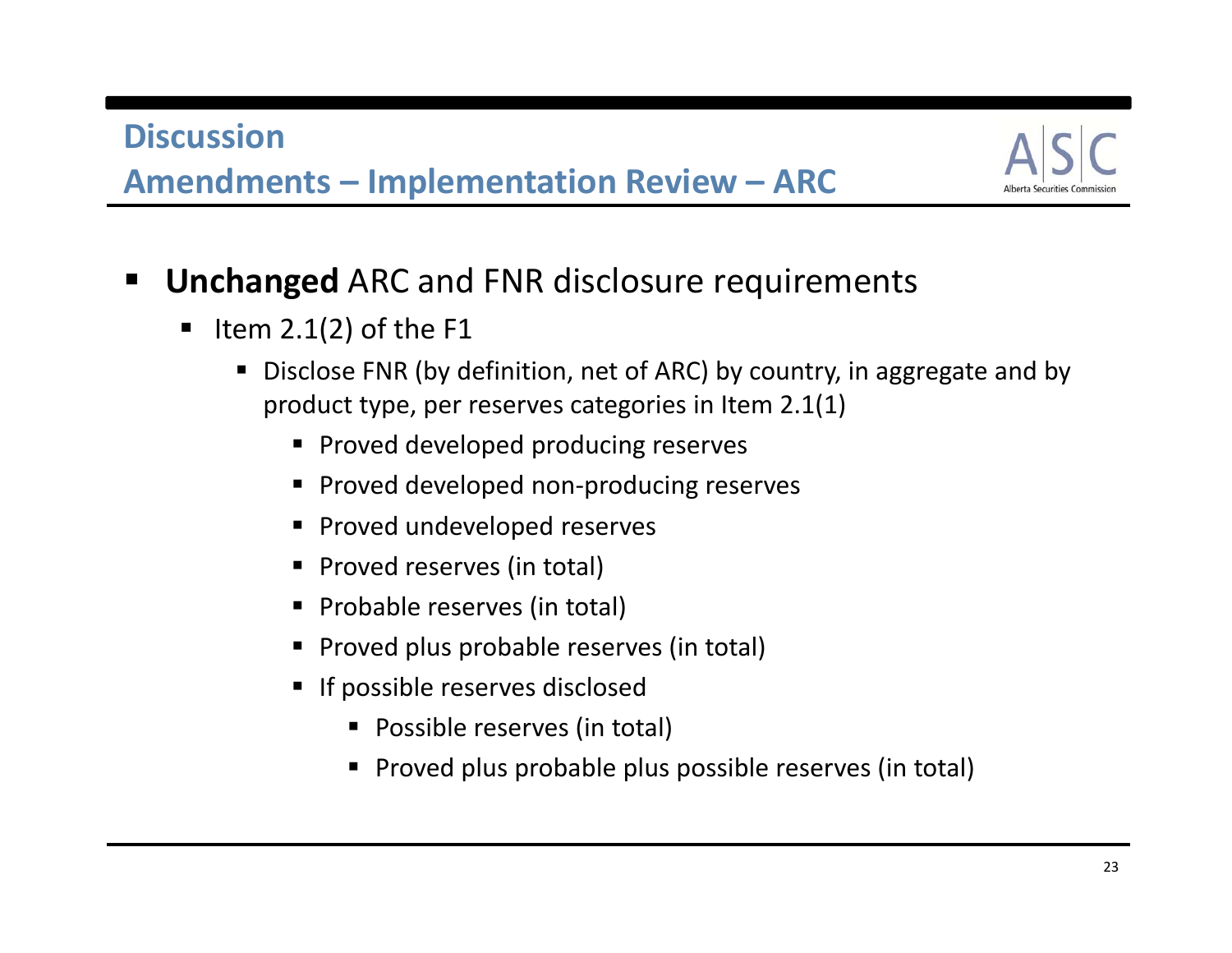

- $\blacksquare$  Item 2.1(3)(b) of the F1
	- Disclose ARC by country and in aggregate for **reserves** categories in Item 2.1(3)(a)
		- **Probable reserves (in total)**
		- **Proved plus probable reserves (in total)**
		- **If possible reserves disclosed** 
			- **Proved plus probable plus possible reserves (in total)**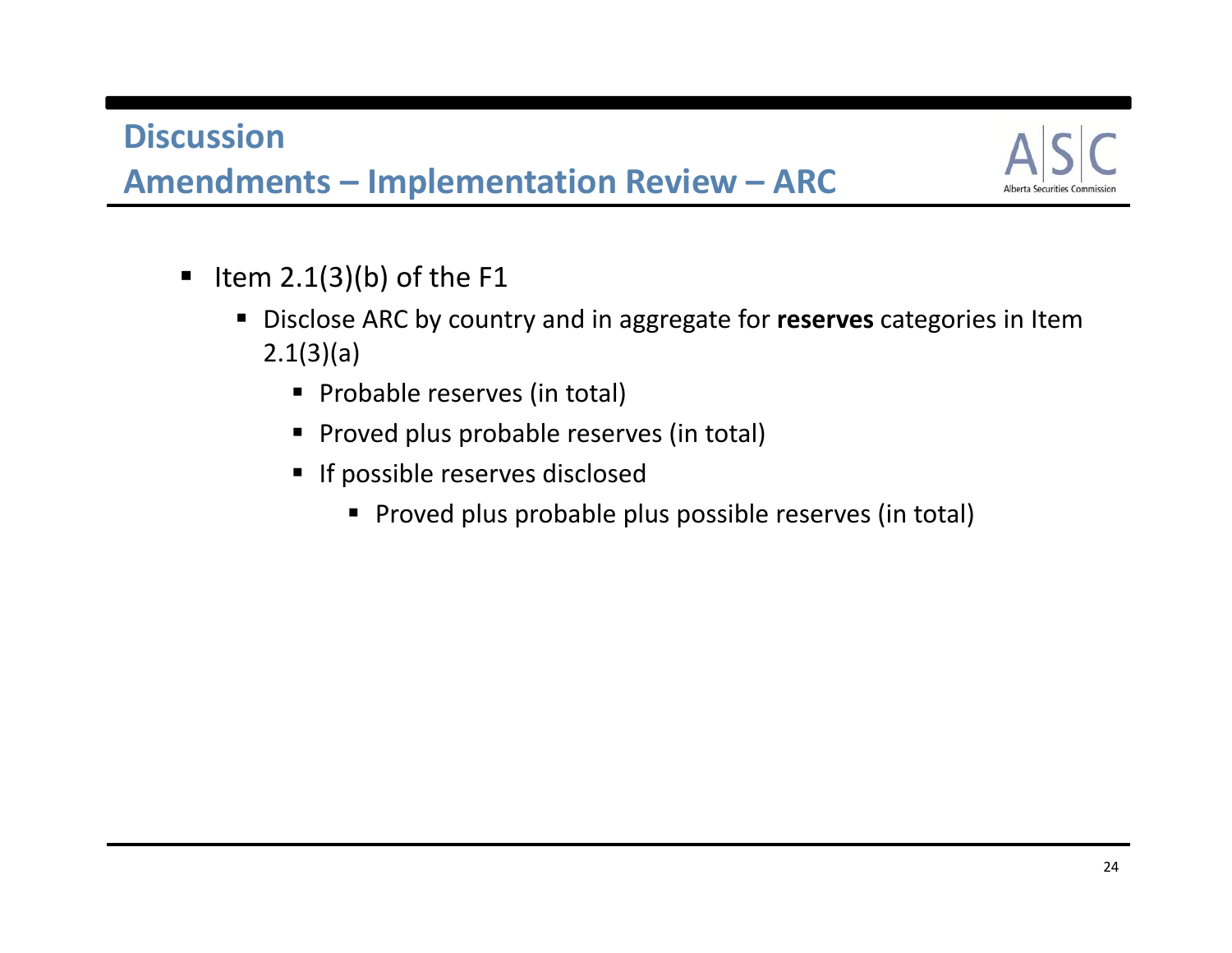

- $\blacksquare$ **In summary** 
	- Disclosed FNR must be net of abandonment and reclamation costs
		- **All** categories of reserves and ROTR
	- Disclosed ARC must account for abandonment **and** reclamation costs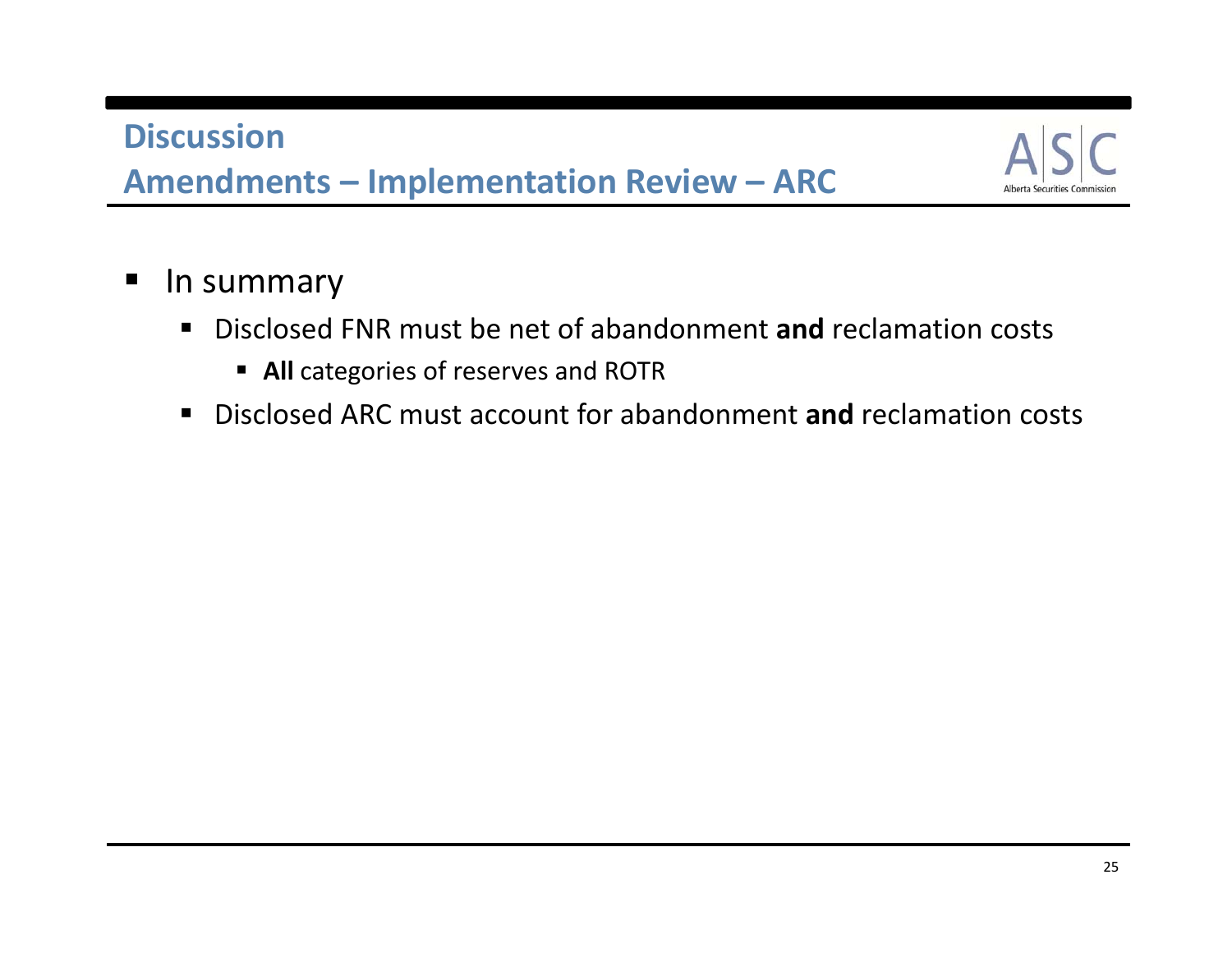

- $\blacksquare$ **Observations** 
	- FNR accounts for ARC per **unchanged** Item 2.1(2) of the F1, including reclamation costs
	- ARC disclosure per **unchanged** Item 2.1(3)(b) of the F1 accounts for reclamation costs
	- FNR appears to account for ARC per **new** Part 7 of the F1, including reclamation costs; still assessing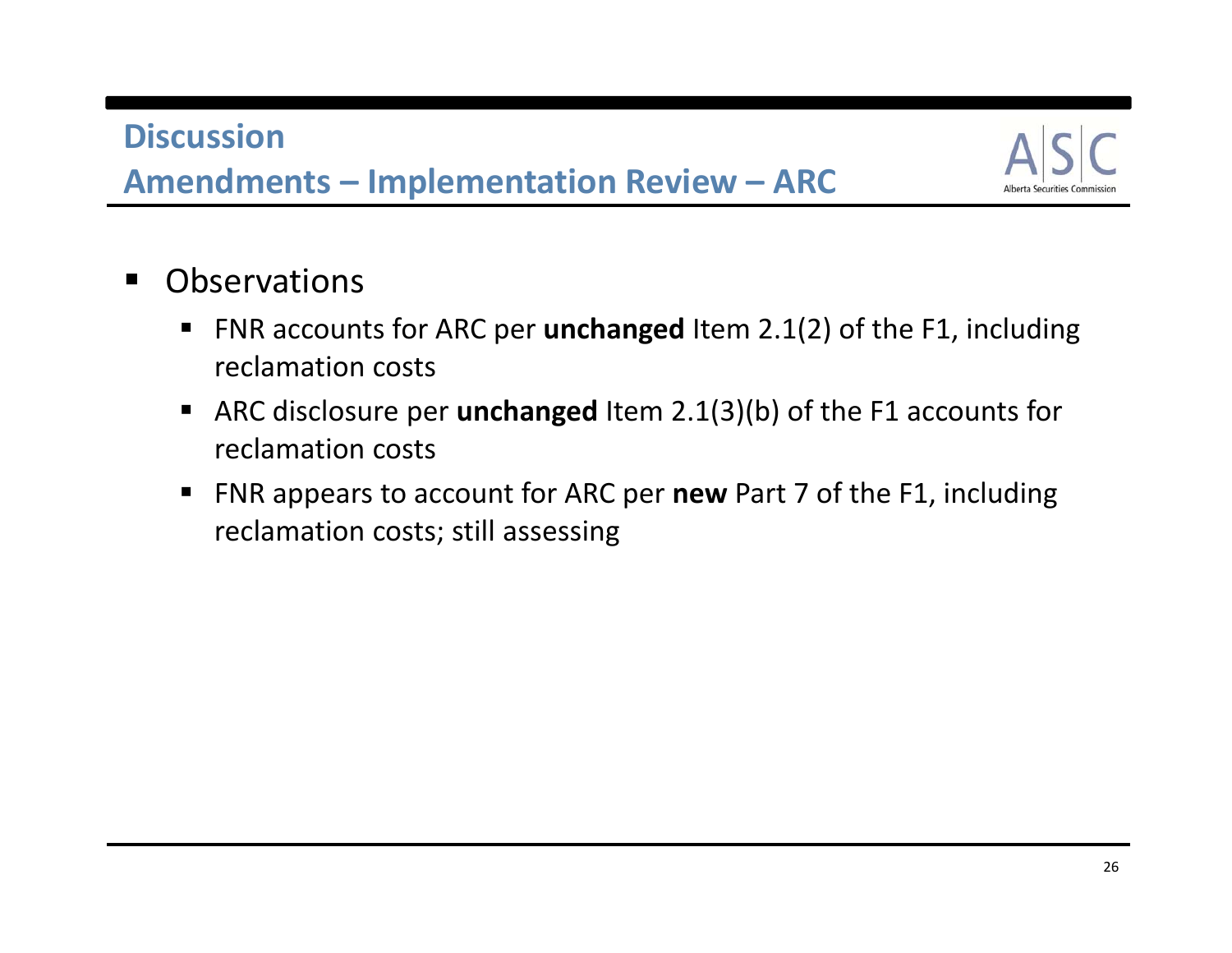

- $\blacksquare$ **Historically** 
	- ARC ignored for some reserves categories (developed/undeveloped)
	- ARC generally ignored for ROTR
	- Reclamation component frequently ignored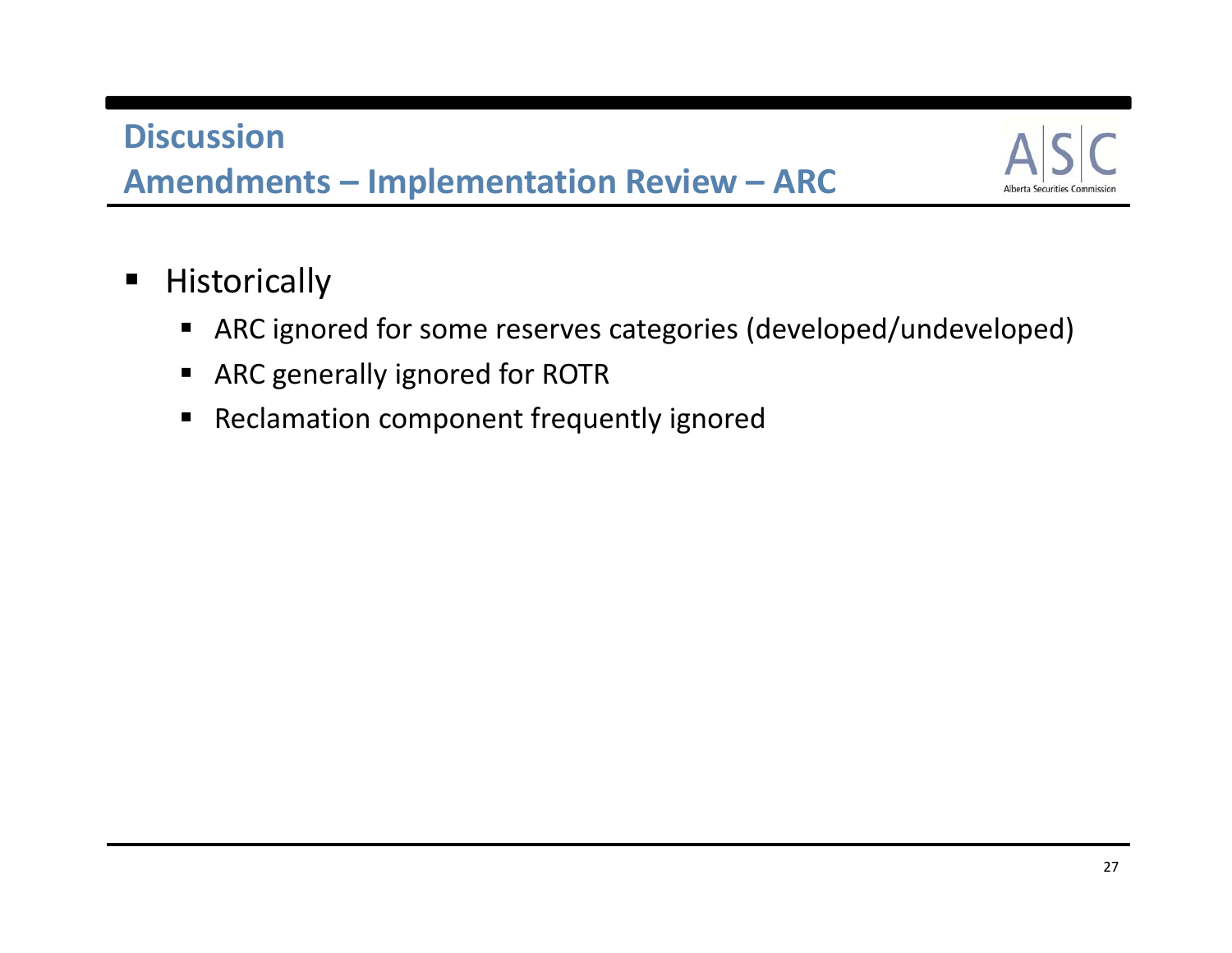

- $\blacksquare$  Observation
	- $\blacksquare$ ■ Disclosure per items 2.1(2) and 2.1(3)(b) of the F1 account for ARC attributed to entities both with **and** without recoverable volumes
- $\blacksquare$ **Iftem 2.1 targets reserves** categories
	- However, entities directly associated with reserves should be considered
		- Defined term property (CSA Staff Notice 51-345) used in ARC definition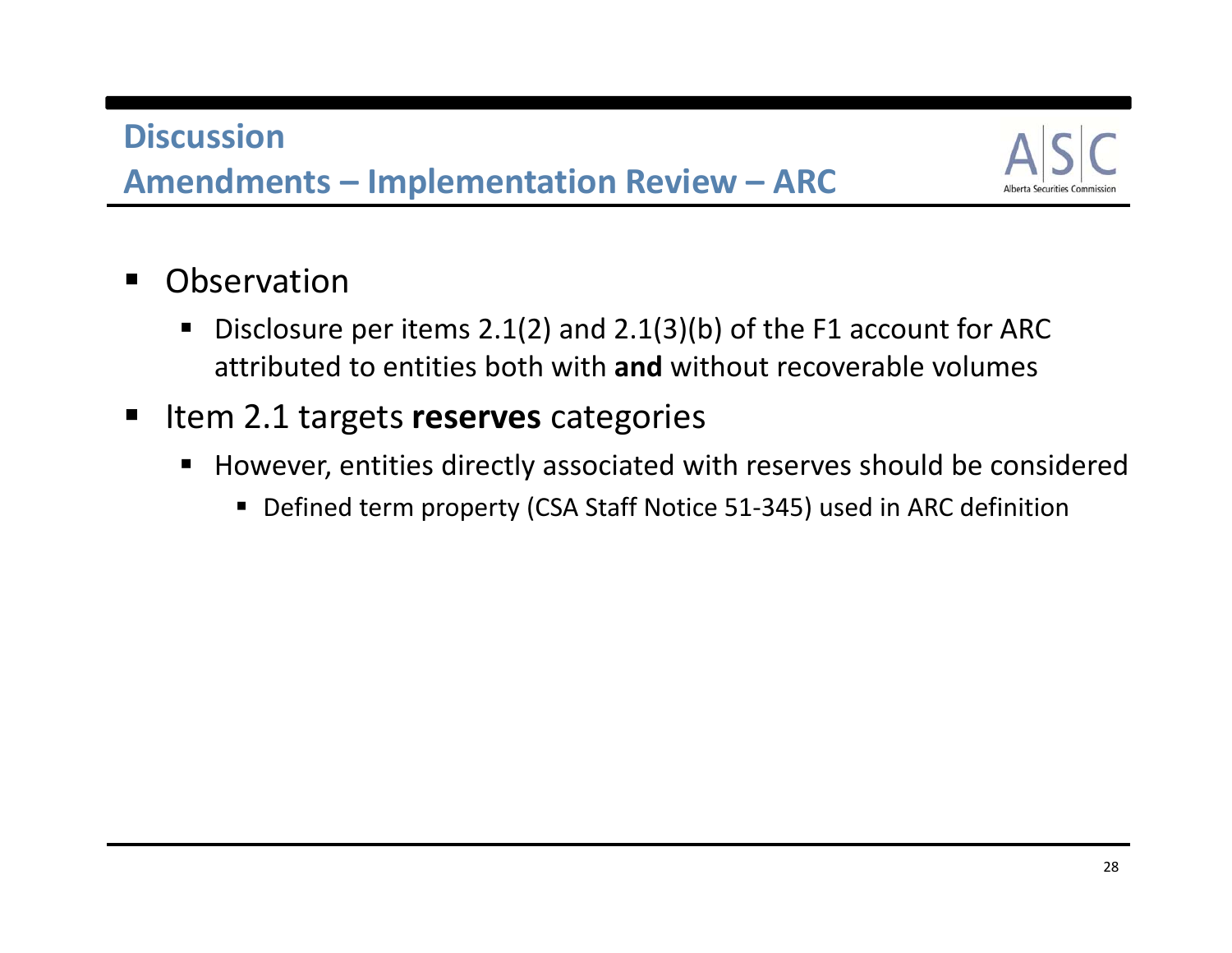#### **DiscussionAmendments – Implementation Review – ARC**



- Definition of property per CSA Staff Notice 51-345
	- **Inclusive due to broad usage**

#### Property

Includes:

- (a) fee ownership or a *lease*, concession, agreement, permit, licence or other interest representing the right to extract *oil* or gas subject to such terms as may be imposed by the conveyance of that interest...
	- Definition of lease per CSA Staff Notice 51-345

Lease

An agreement granting to the lessee rights to explore, develop and exploit a property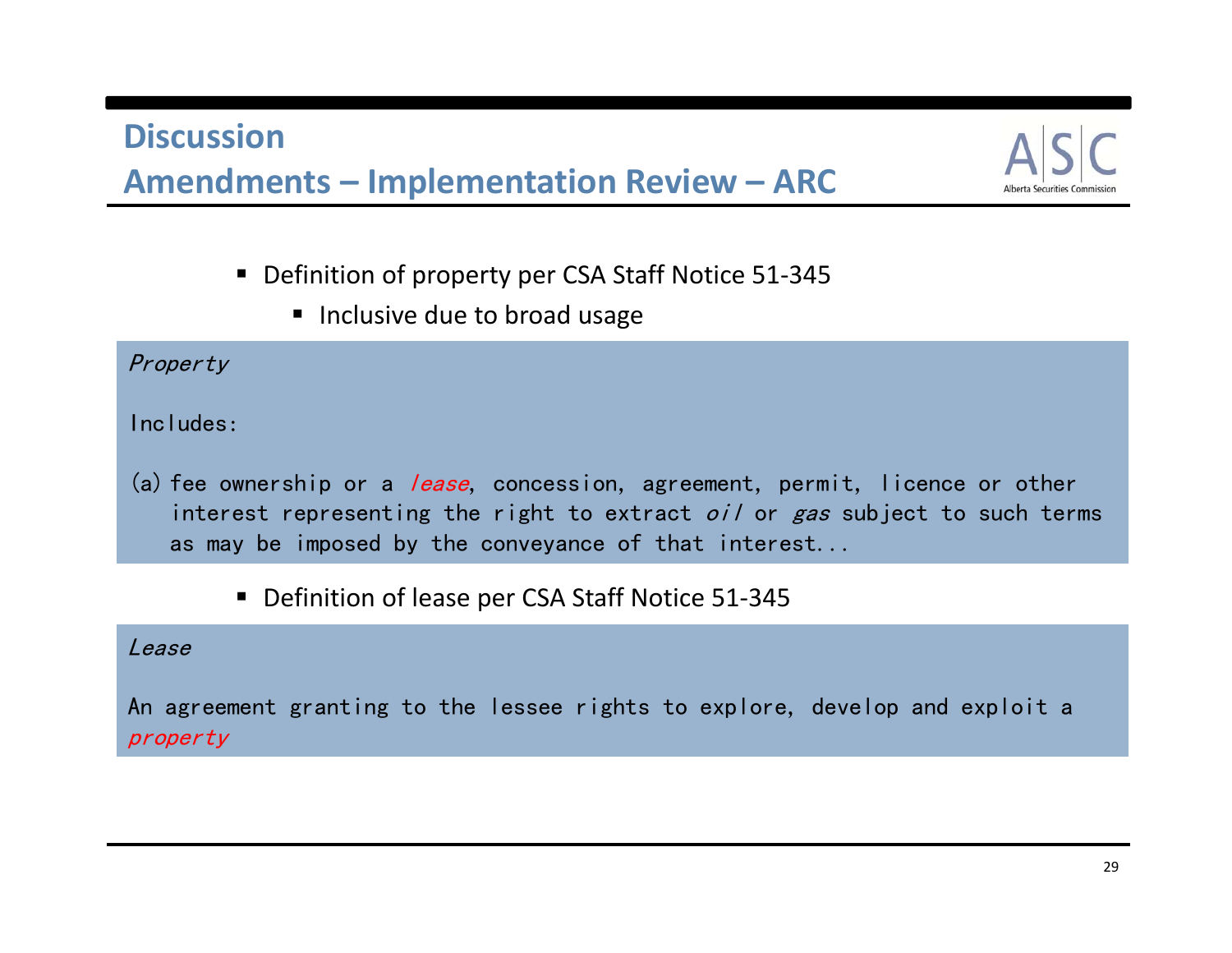

- $\blacksquare$  Observation
	- $\blacksquare$  Disclosure of **significant** ARC required by Instruction (1) of items 5.2 and 6.2.1 of the F1 consistently absent
		- Reasons unclear
			- **EXA** Significant not material
				- Disclosure of **material** information already required by NI 51-101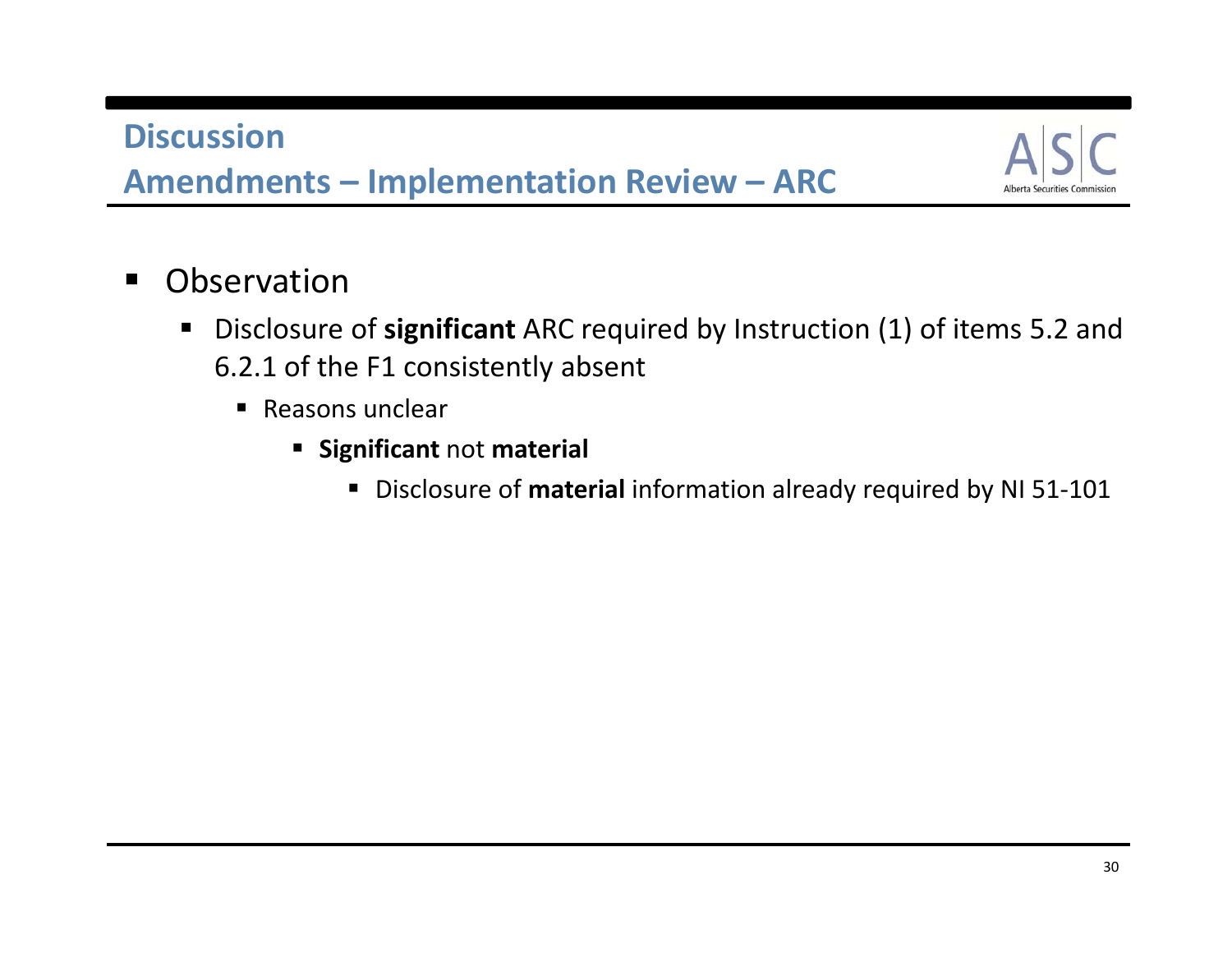**Amendments – Implementation Review – Product Types**

- $\blacksquare$  Changes include
	- Most definitions sourced from the COGE Handbook and modified
	- All now defined in section 1.1 of NI 51-101
	- **New** section 1.1(4) of the CP discusses product type selection
		- Sets out CSA views
			- Supplement disclosure with specific information
			- Choose closest product type
			- **•** Mustn't be misleading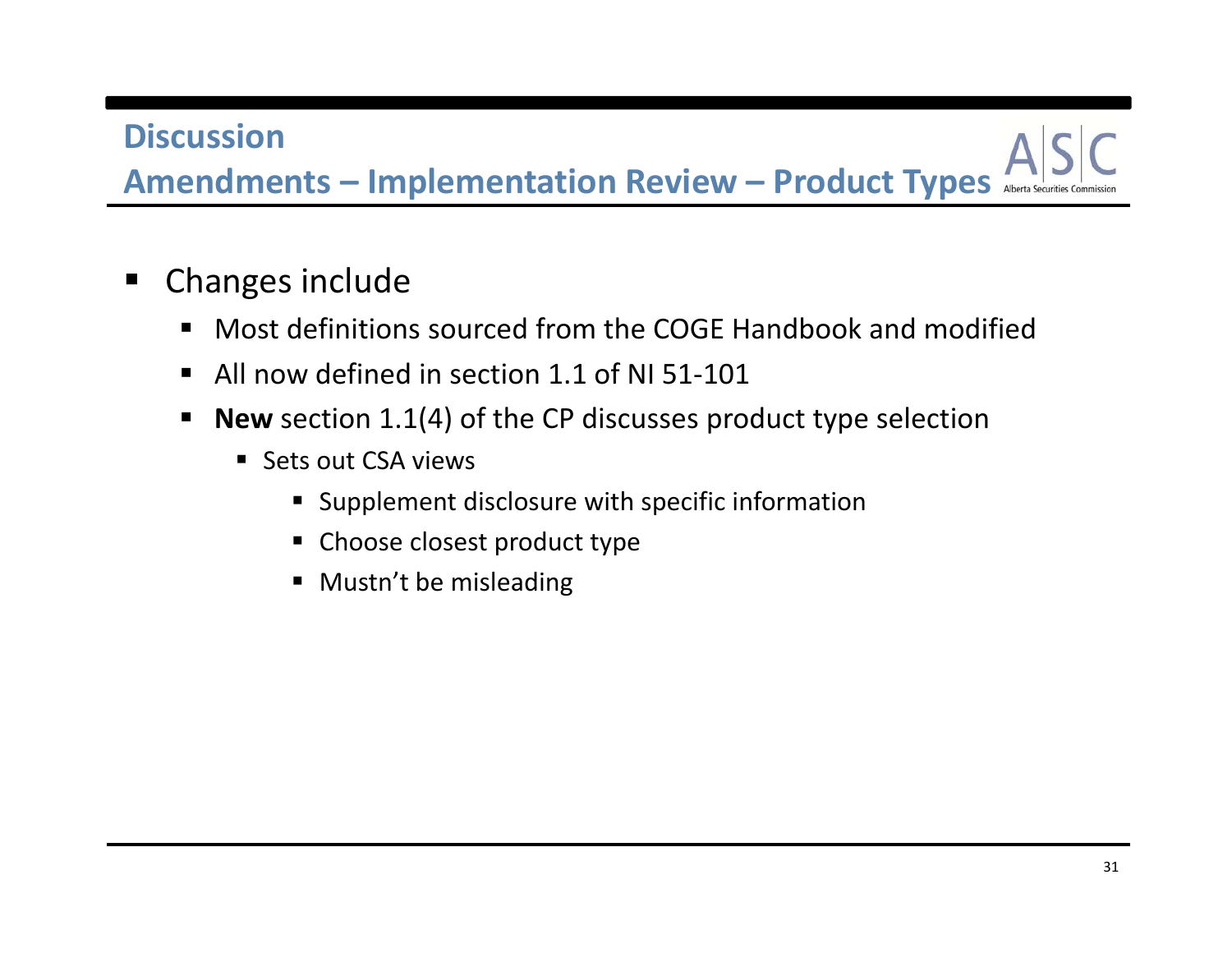**Amendments – Implementation Review – Product Types**

- $\blacksquare$ **Observations** 
	- Concerns raised about product type definitions for
		- Tight oil
		- Shale gas
	- **Product type selection confusion**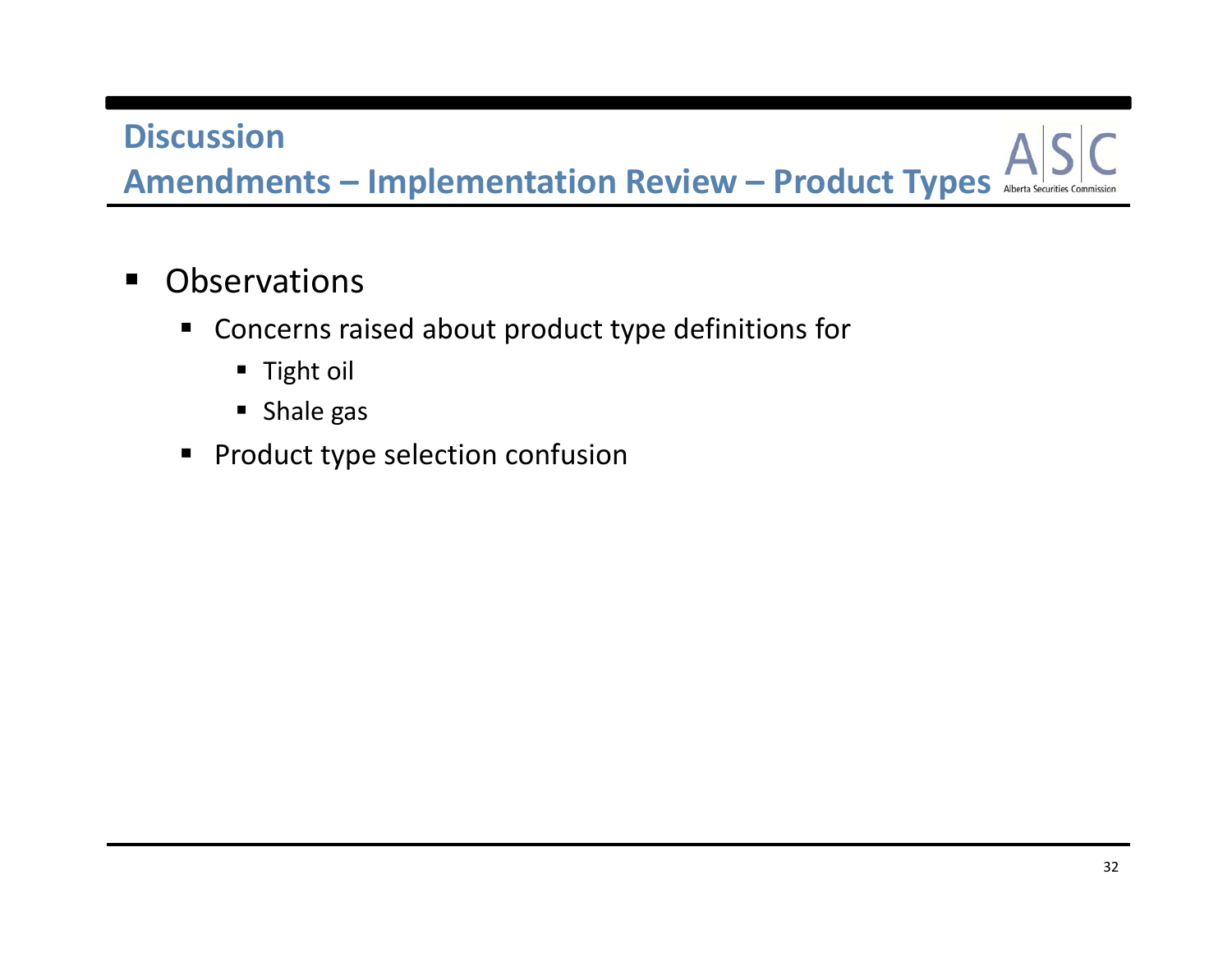# **DiscussionAmendments – Implementation Review – Product Types**

■ Definition of **new** product type tight oil

Tight oil

#### Crude oil:

- (a) contained in dense organic-rich rocks, including low-permeability shales, siltstones and carbonates, in which the *crude oil* is primarily contained in microscopic pore spaces that are poorly connected to one another, and
- (b) that typically requires the use of hydraulic fracturing to achieve economic production rates.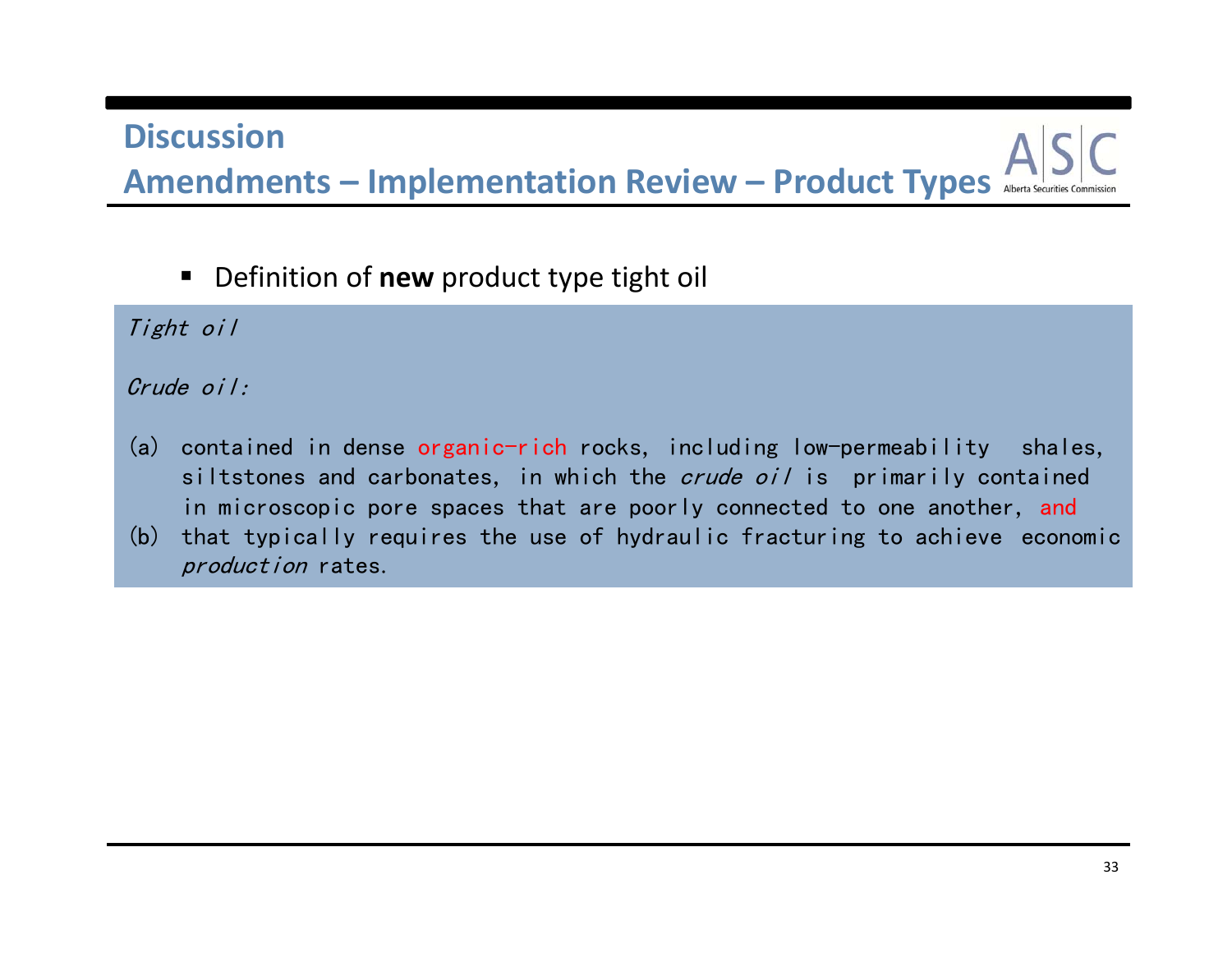# **DiscussionAmendments – Implementation Review – Product Types**

Definition of product type shale gas **added**

Shale gas

#### Natural gas:

- (a) contained in dense organic-rich rocks, including low-permeability shales, siltstones and carbonates, in which the *natural gas* is primarily contained in microscopic pore spaces that are poorly connected to one another, and
- (b) that usually requires the use of hydraulic fracturing to achieve economic production rates.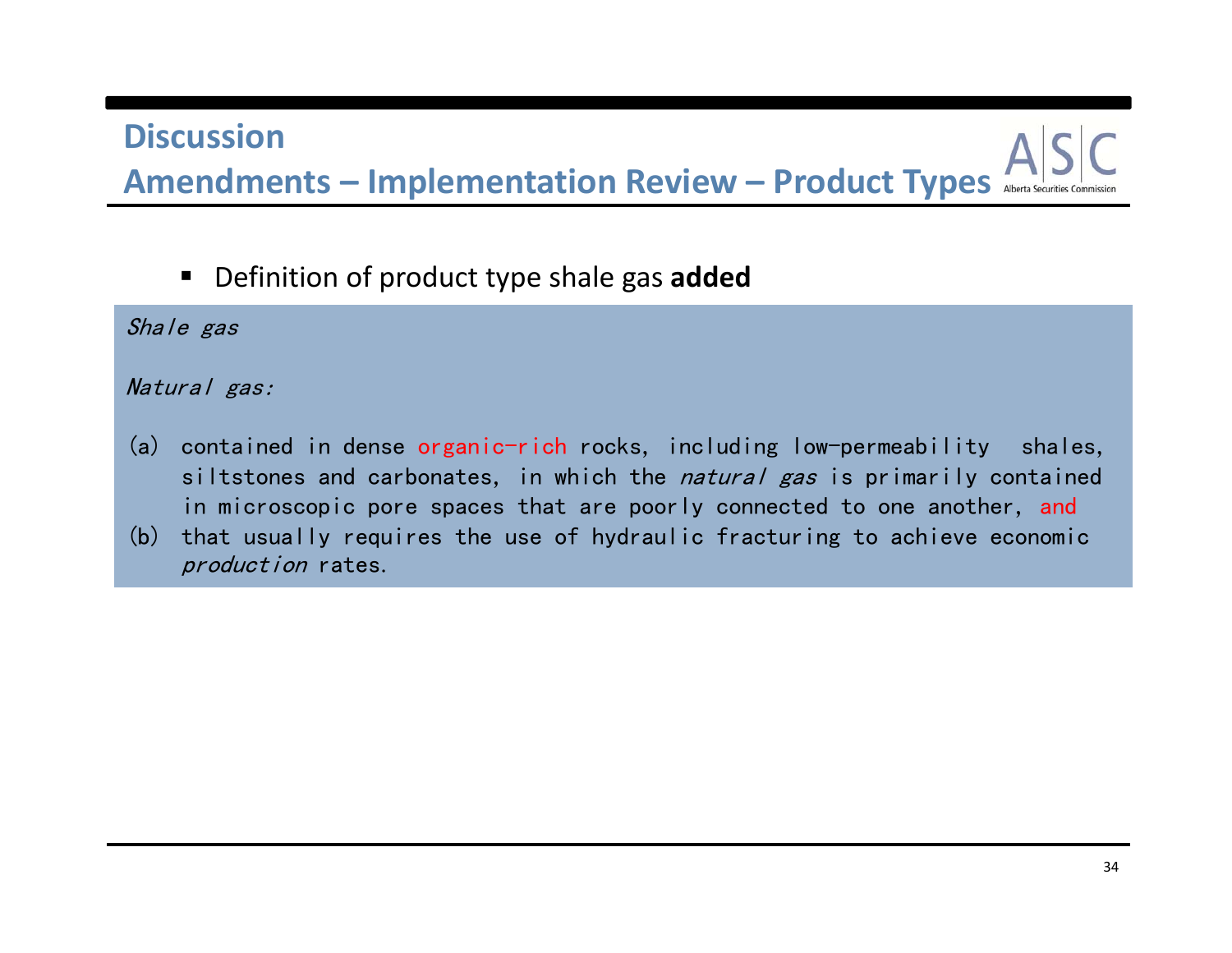**Amendments – Implementation Review – Product Types**

#### **New** section 1.1(4) of the CP

The *CSA* encourage *reporting issuers* engaged in *oil and gas activities* that may require additional explanation to supplement the disclosure prescribed in N/  $51-$ *101* and *Form 51-101F1* with information specific to those activities that can assist investors and others in understanding the business and results of the reporting issuer.

A reporting issuer should choose the closest product type if the substance produced does not exactly match one of the *product types* or if it matches more than one of the *product types* listed in *NI 51-101*...

A *reporting issuer* must ensure that its disclosure is not misleading and will have to consider whether additional explanation is required to provide the necessary context.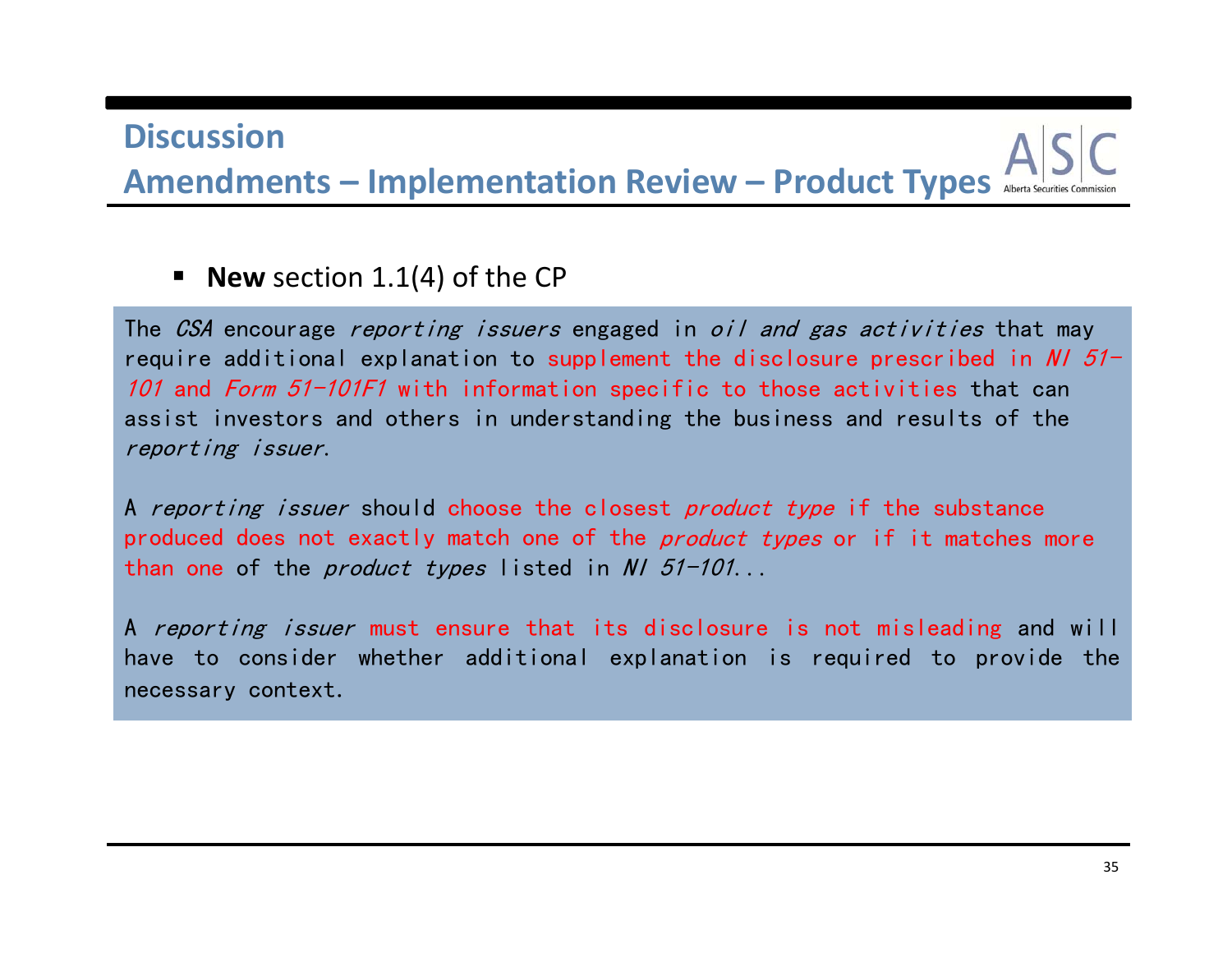**Amendments – Implementation Review – Product Types**

- Staff suggestions per section  $1.1(4)$ 
	- Disclose crude oil typically requiring hydraulic fracturing to be economic as **product type tight oil**
	- Disclose natural gas usually requiring hydraulic fracturing to be economic as **product type shale gas**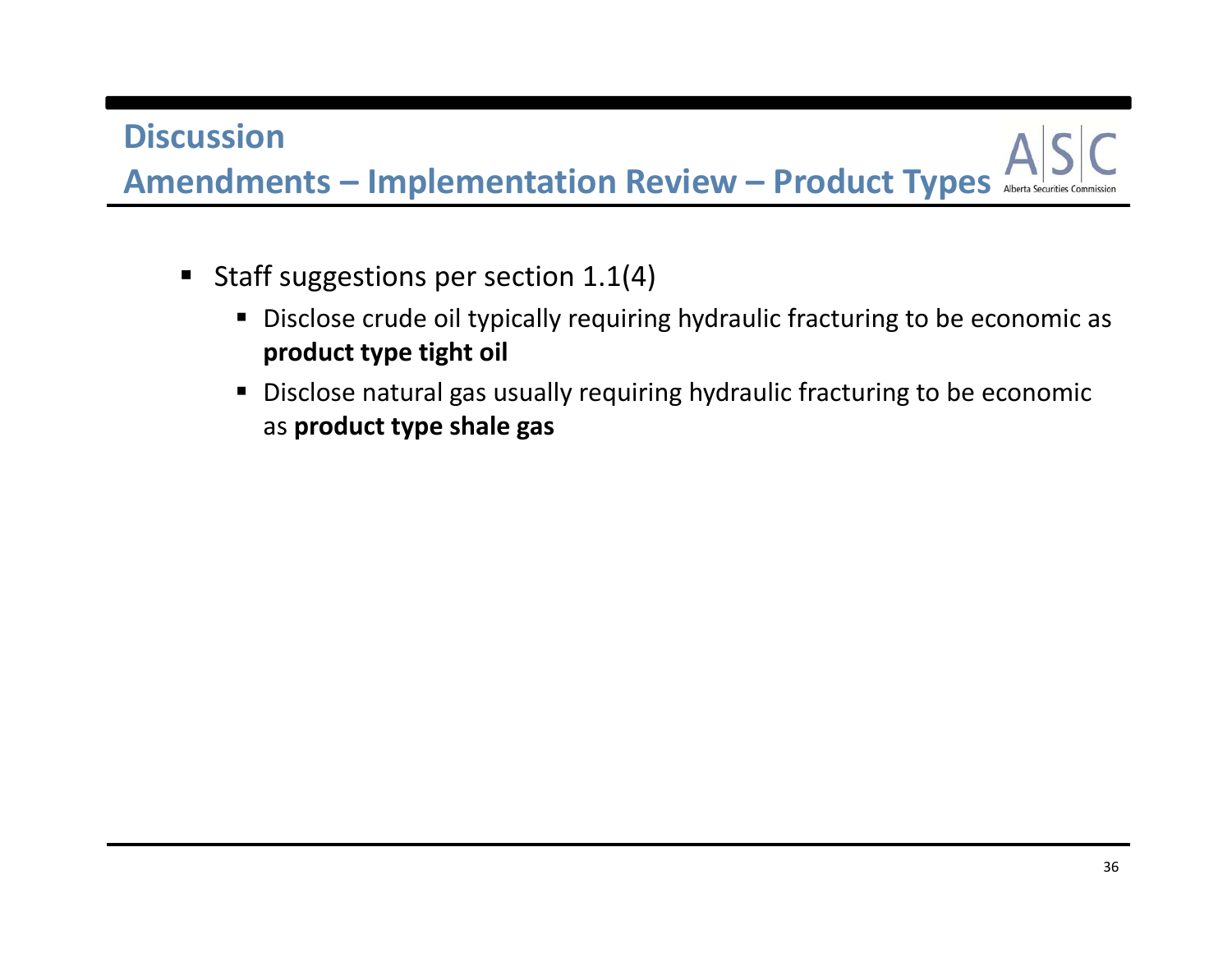# **Agenda**



- 1. Introduction
- 2. Oil and Gas Regulatory Framework

#### **3. Discussion**

- a. Amendments to NI 51‐101 Implementation Review
- **b. CSA Staff Notice 51‐345**
- c. Disclosure Commentary
- 4. Questions and Comments
- 5. Contact Information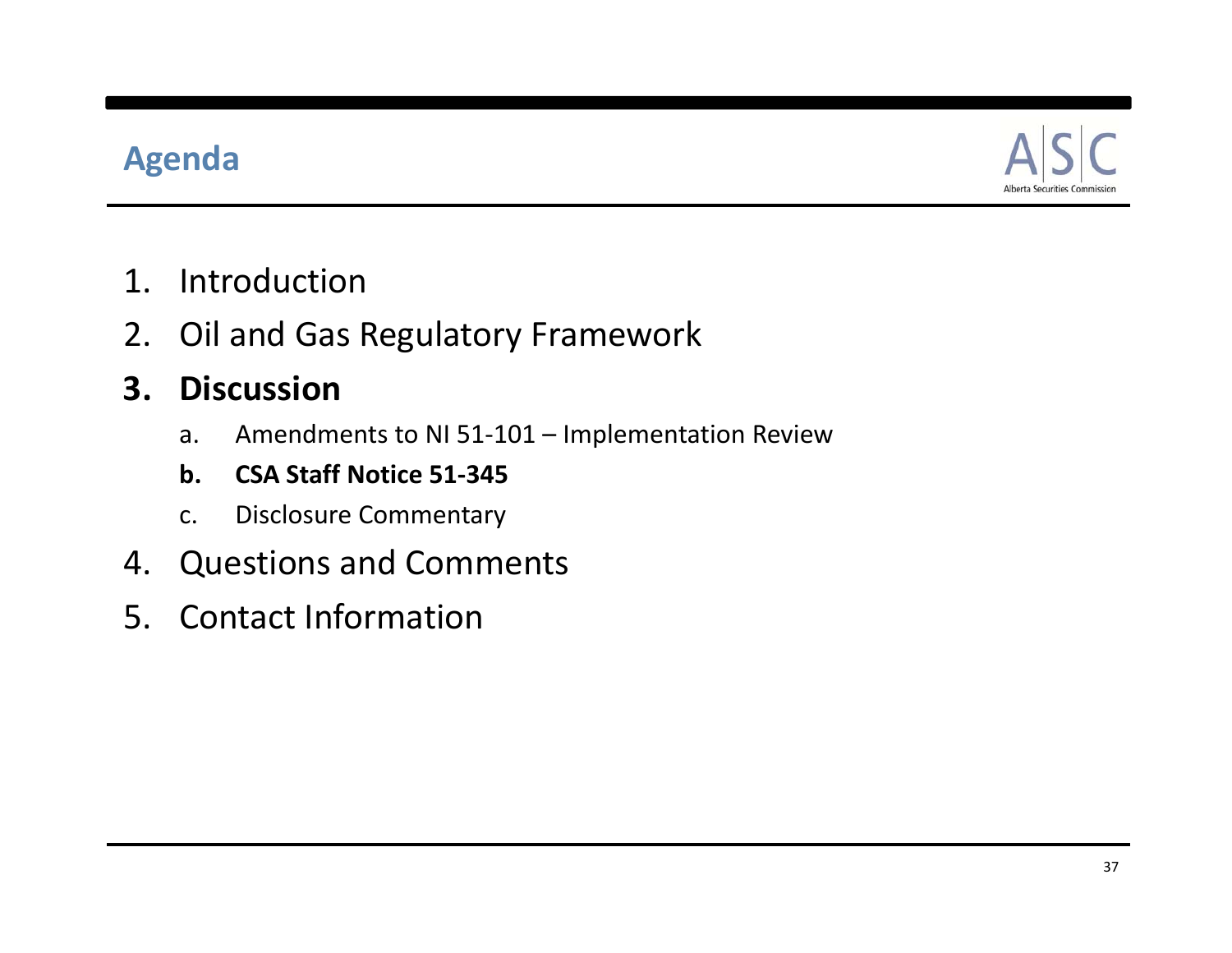#### **Discussion CSA Staff Notice 51‐345**

- Published November 5, 2015
- $\blacksquare$  Response to
	- Large volume of inquiries and comments
	- **Internal discussions**
- **E** Summarizes some **existing** information concerning ARC and FNR
	- NI 51-101 and related forms
	- **E** Amendments
- ASC.ca

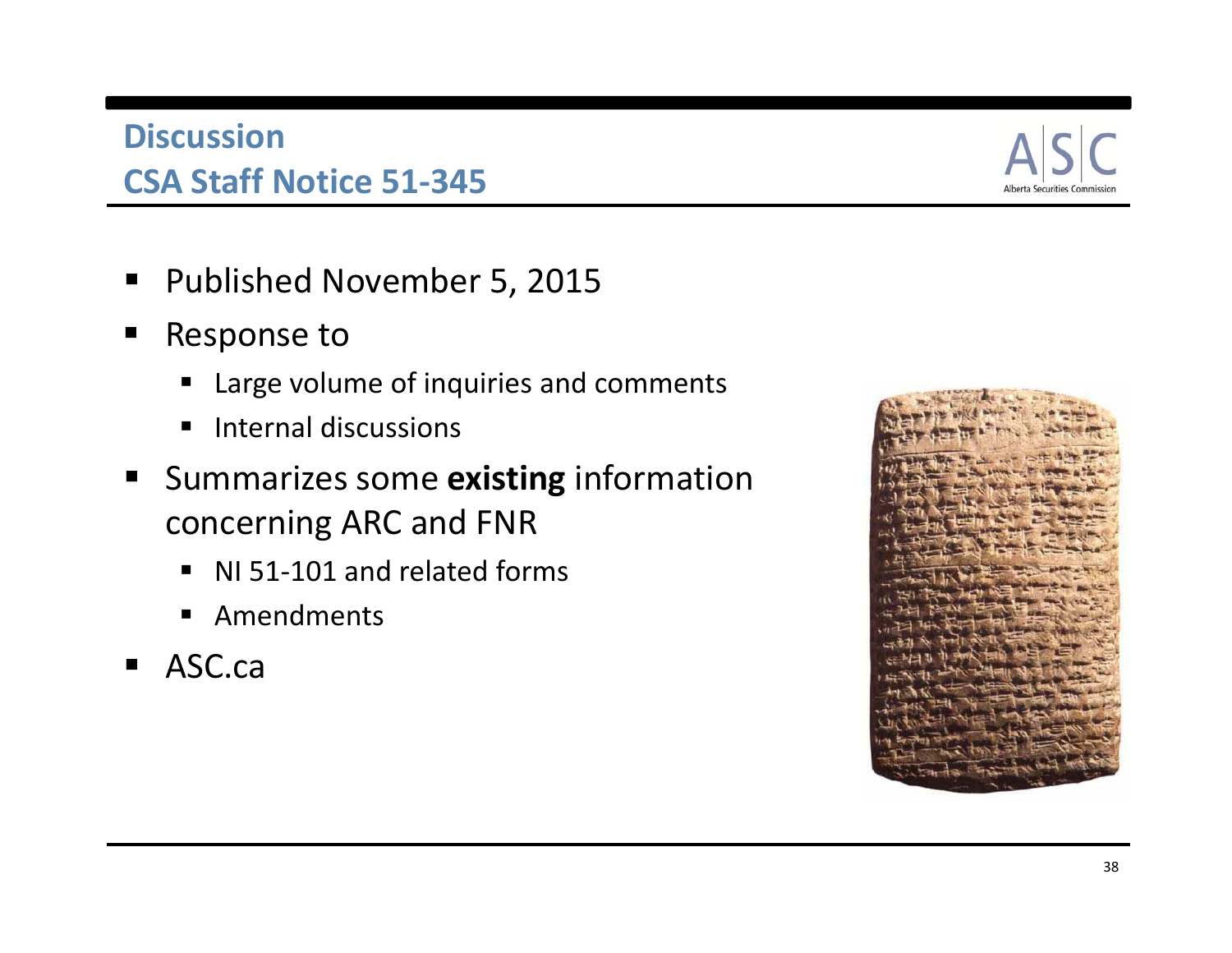#### **Discussion CSA Staff Notice 51‐345**



- $\blacksquare$ ■ See also
	- Office of the Chief Accountant Financial Reporting Bulletin Abandonment and Reclamation Costs
		- Published April 2016
		- NI 51-101 requirements per ARC in impairment calculations under IAS 36 Impairment of Assets
		- ASC.ca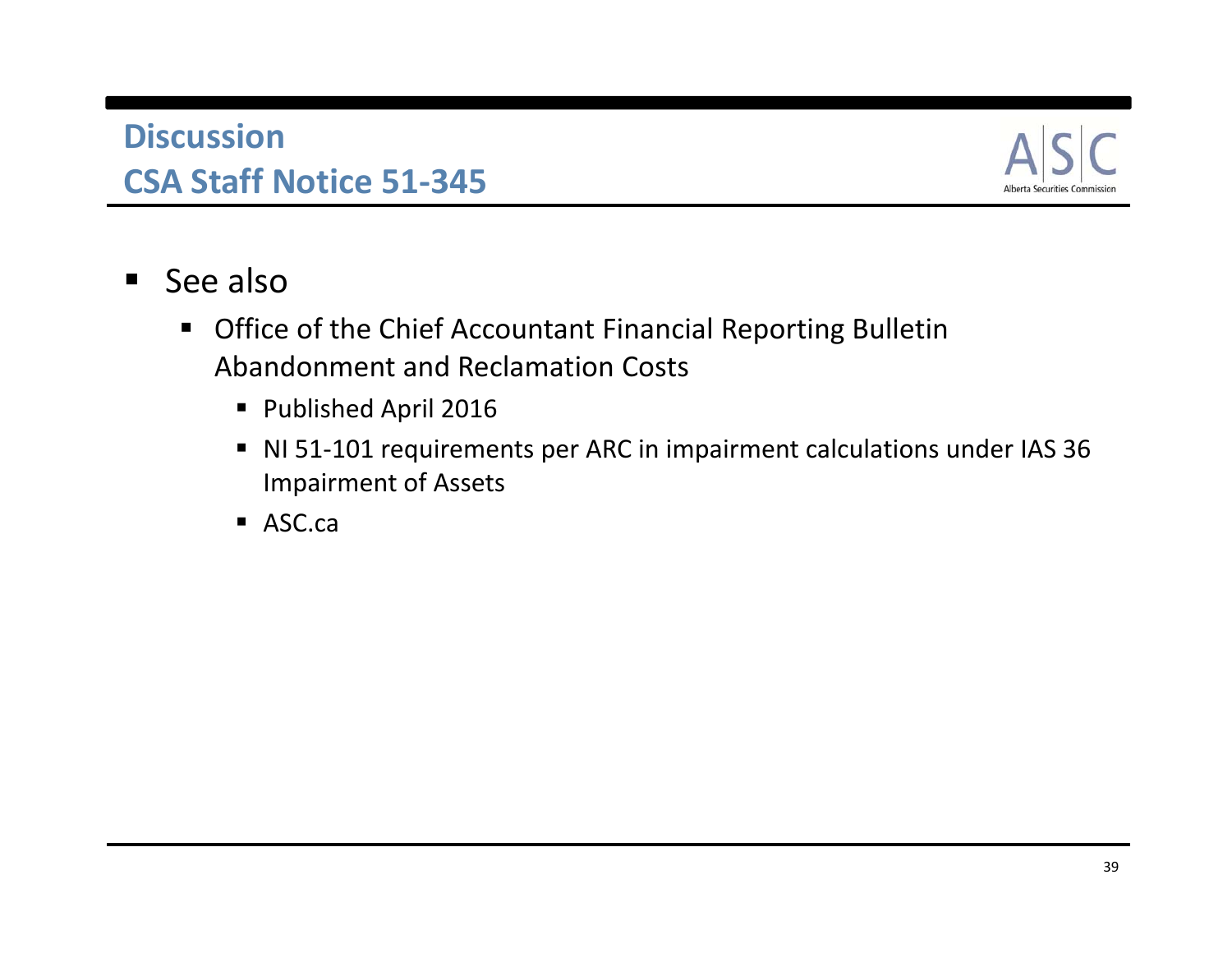# **Agenda**



- 1. Introduction
- 2. Oil and Gas Regulatory Framework

#### **3. Discussion**

- a. Amendments to NI 51‐101 Implementation Review
- b. CSA Staff Notice 51‐345
- **c. Reviews**
- 4. Questions and Comments
- 5. Contact Information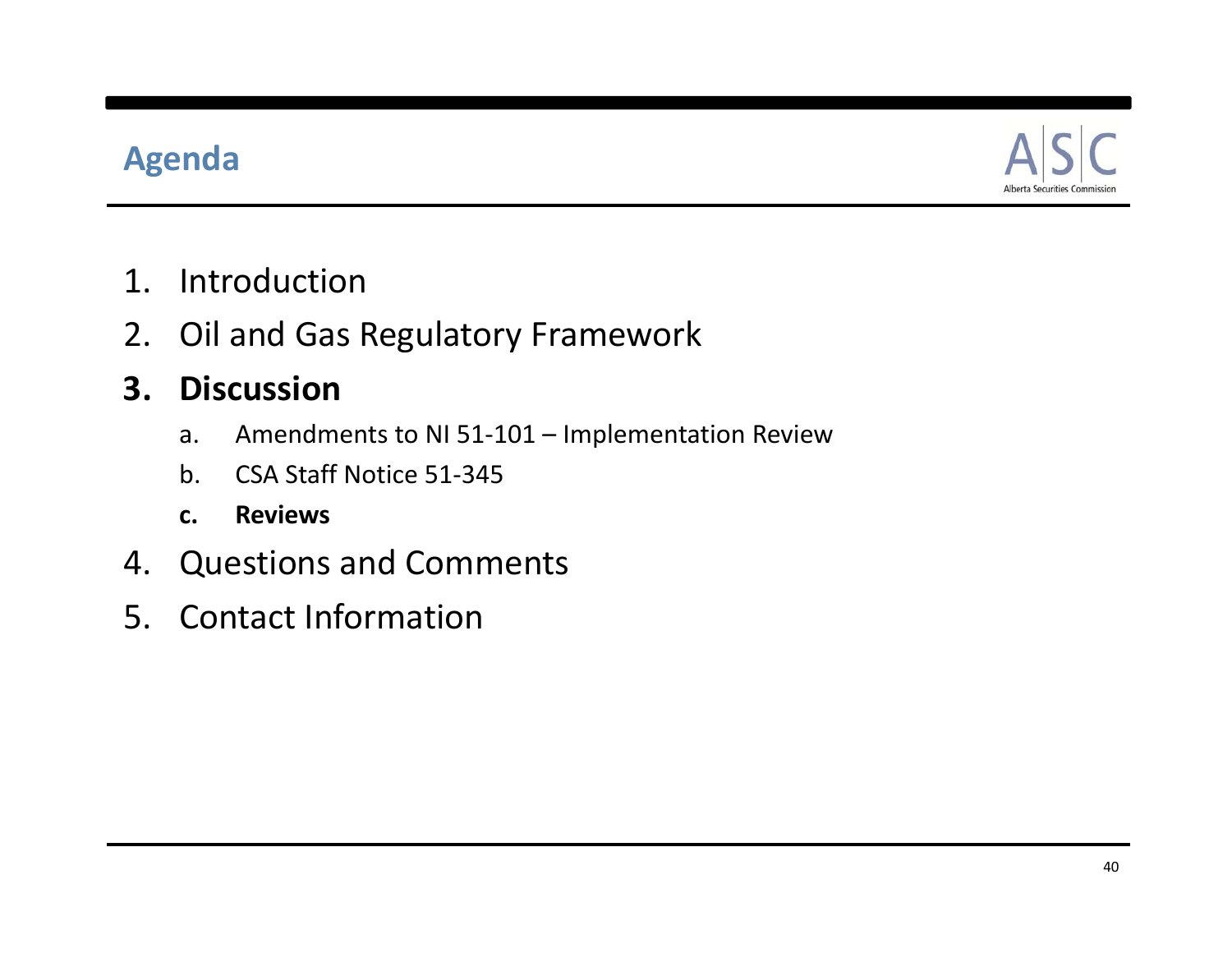#### **DiscussionReviews – Background**



- $\blacksquare$  Assess compliance with securities regulations
	- Ensure factual, balanced approach
		- Section 92(4.1) of *Securities Act* (Alberta)
- $\blacksquare$ **Review types include** 
	- **Screening**
	- Continuous disclosure
	- $\blacksquare$ Prospectus
	- $\blacksquare$ News release
	- **Technical**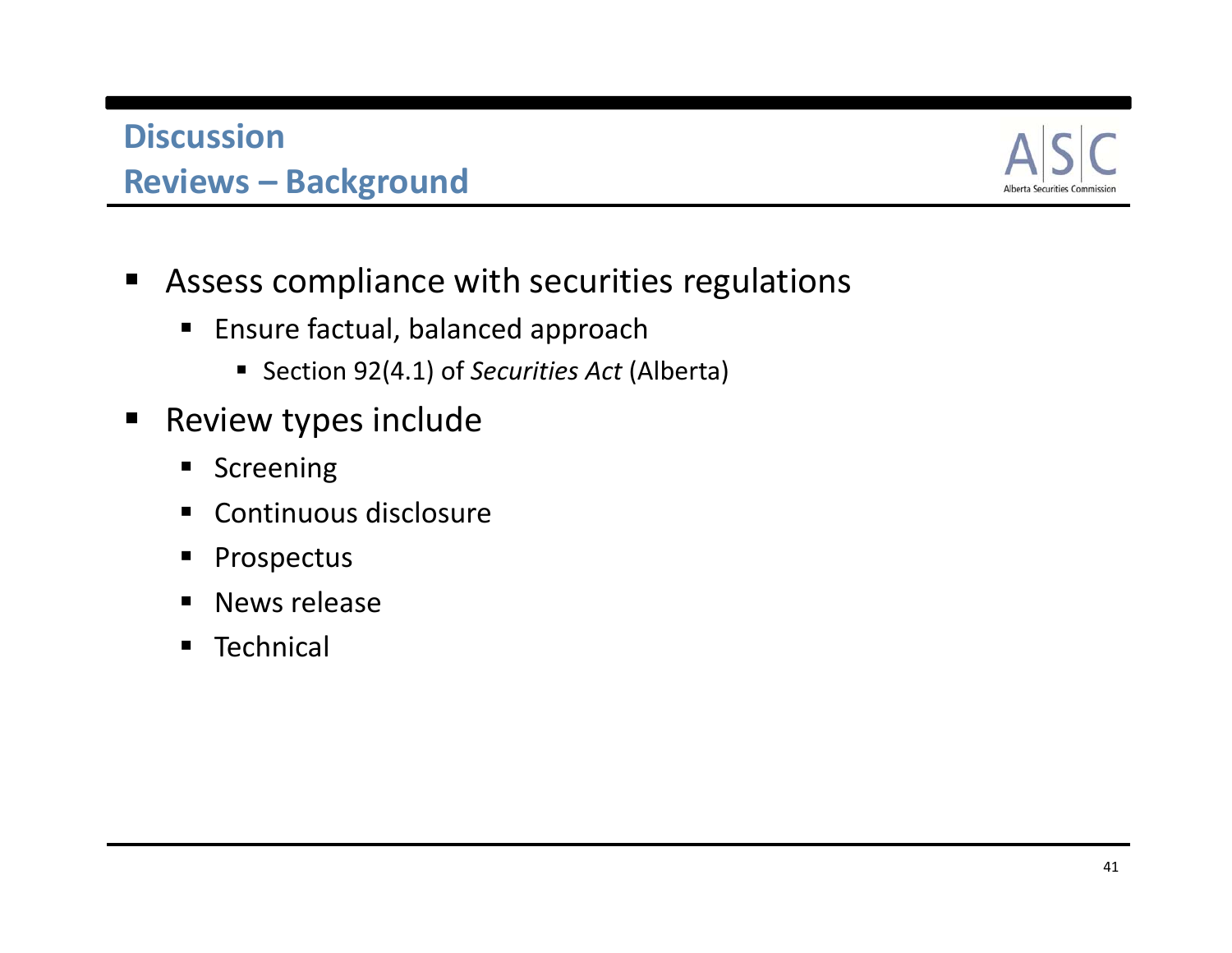#### **Discussion Reviews – Disclosure Deficiencies**



- $\blacksquare$  Frequent deficiencies observed regarding
	- Unchanged section 5.9(1)(d) of NI 51-101
	- Type wells (type curves) and drilling locations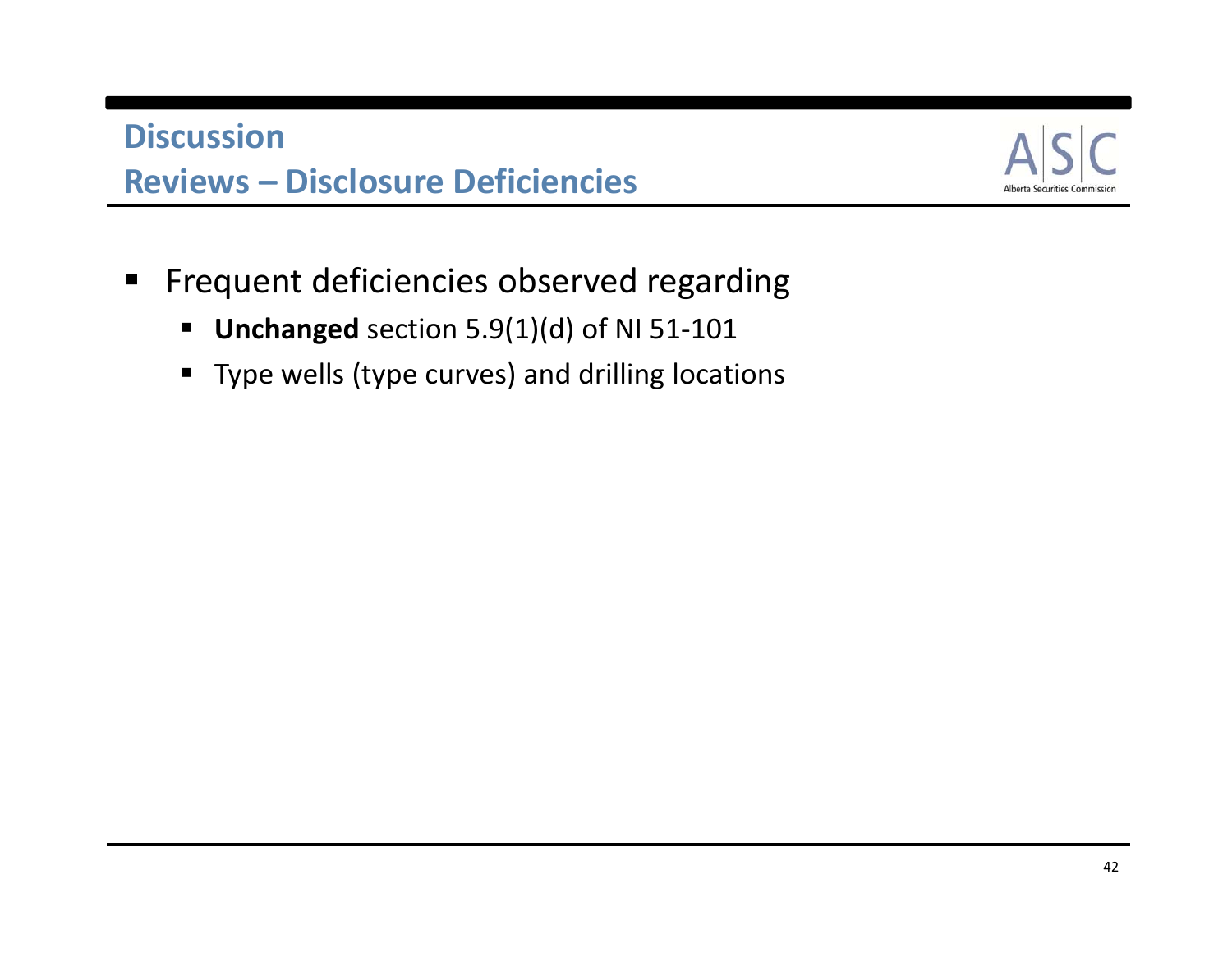**Reviews – Disclosure Deficiencies – Section 5.9(1)(d)**



- Section 5.9(1)(d) of NI 51-101 requires risks and level of uncertainty for ROTR estimates
	- No requirement to adjust for risk
	- Disclosure is typically boilerplate, unspecific
- $\blacksquare$  Per section 5.7(2) of the CP

"...a reporting issuer should ensure that their disclosure includes the risks and uncertainties that are appropriate and meaningful for their activities. This may be expressed quantitatively as probabilities or qualitatively by appropriate description. If the *reporting issuer* chooses to express the risks and level of uncertainty qualitatively, the disclosure must be meaningful and not in the nature of a general disclaimer."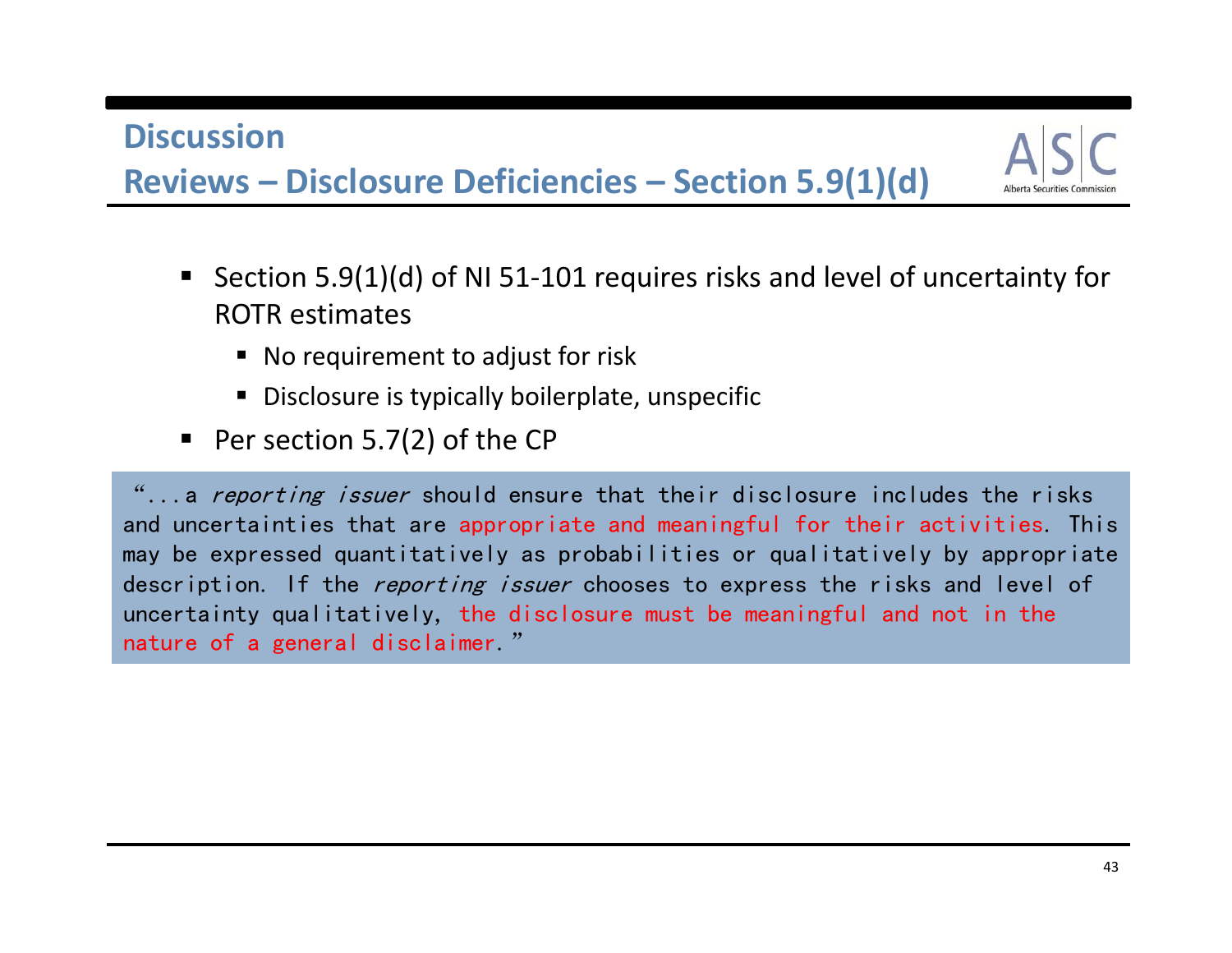**Reviews – Disclosure Deficiencies – Type Wells and DL**

- Disclosure deficiencies typically concern
	- **Analogous information**
	- **Provenance**
	- COGE Handbook compliance
	- **•** Methodology

**Alberta Securities**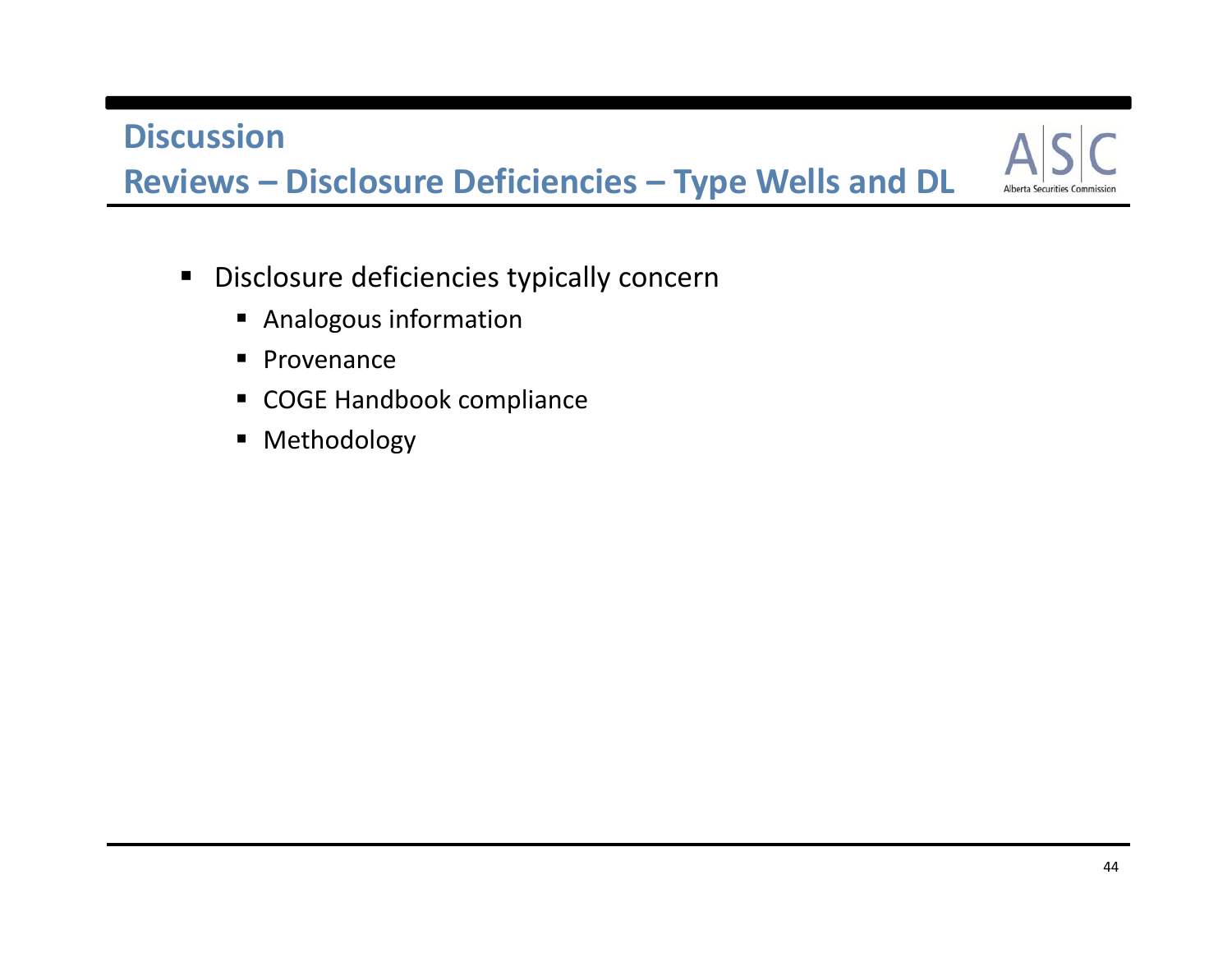**Reviews – Disclosure Deficiencies – Type Wells and DL**

- **Analogous information** 
	- Section 5.10 of NI 51-101
	- Section 5.8 of the CP
	- Section 2(a) of CSA Staff Notice 51-327
- **Provenance** 
	- Must be prepared or audited by <sup>a</sup> qualified reserves evaluator or auditor
		- Management **or** independent qualified reserves evaluator or auditor
		- Sections 5.2(1)(a)(ii), 5.9(2)(a) and 5.10(1)(c) of NI 51-101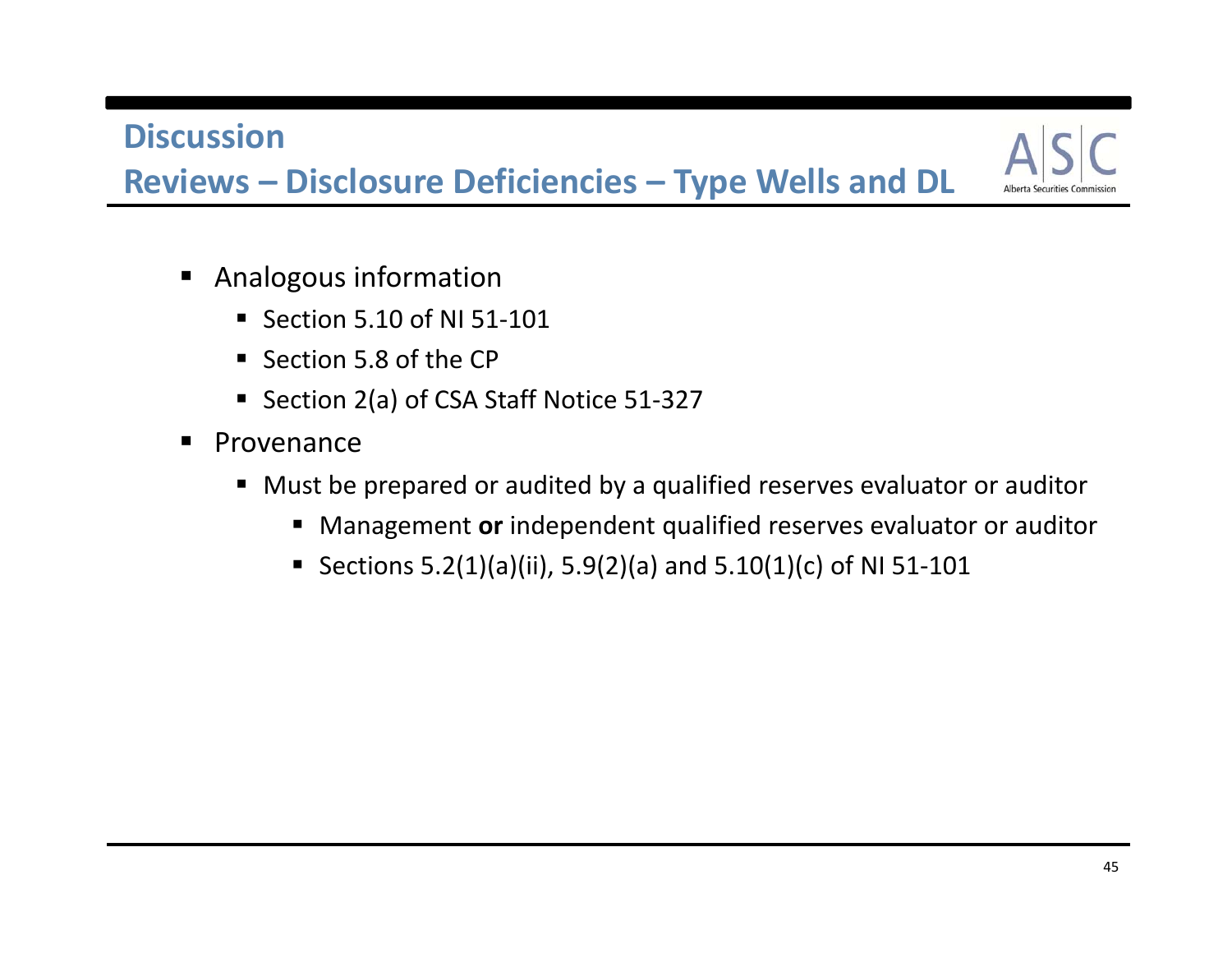**Reviews – Disclosure Deficiencies – Type Wells and DL**

- COGE Handbook compliance
	- Must be prepared in accordance with the COGE Handbook
		- Sections 5.2(1)(a)(iii), 5.9(2)(b) and 5.10(1)(c) of NI 51-101
		- Section 5.3 of NI 51-101 (section 5.7(3)(b) of the CP) for terminology and category
- ٠ Methodology
	- **Analogous information requirements**
	- Section 5.3.5 of volume 1 of the COGE Handbook for certainty levels
		- Long term results shouldn't vary from attributed certainty levels
			- 1P, 2P, 3P
			- $-1$ C, 2C, 3C, etc.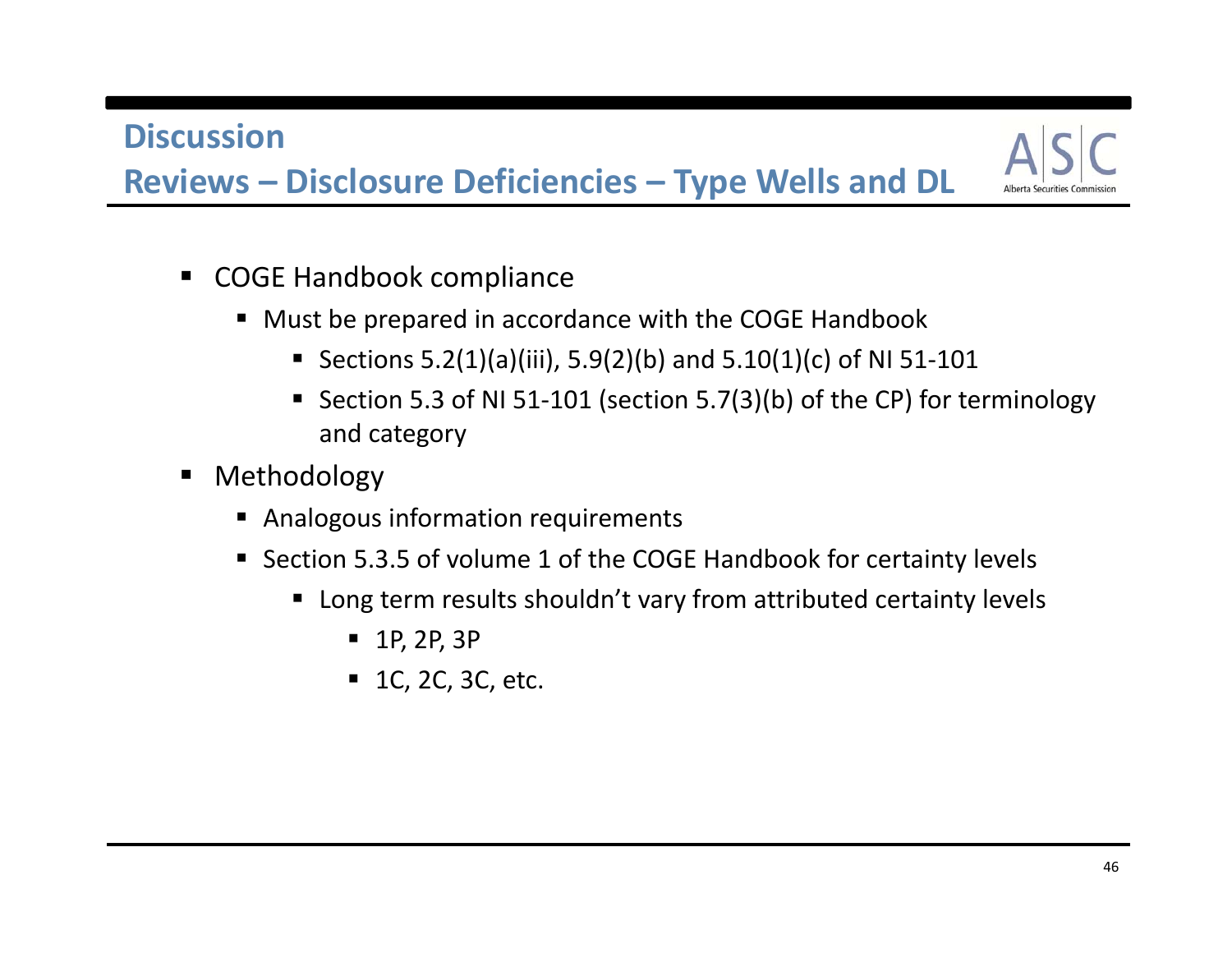# **Questions and Comments**